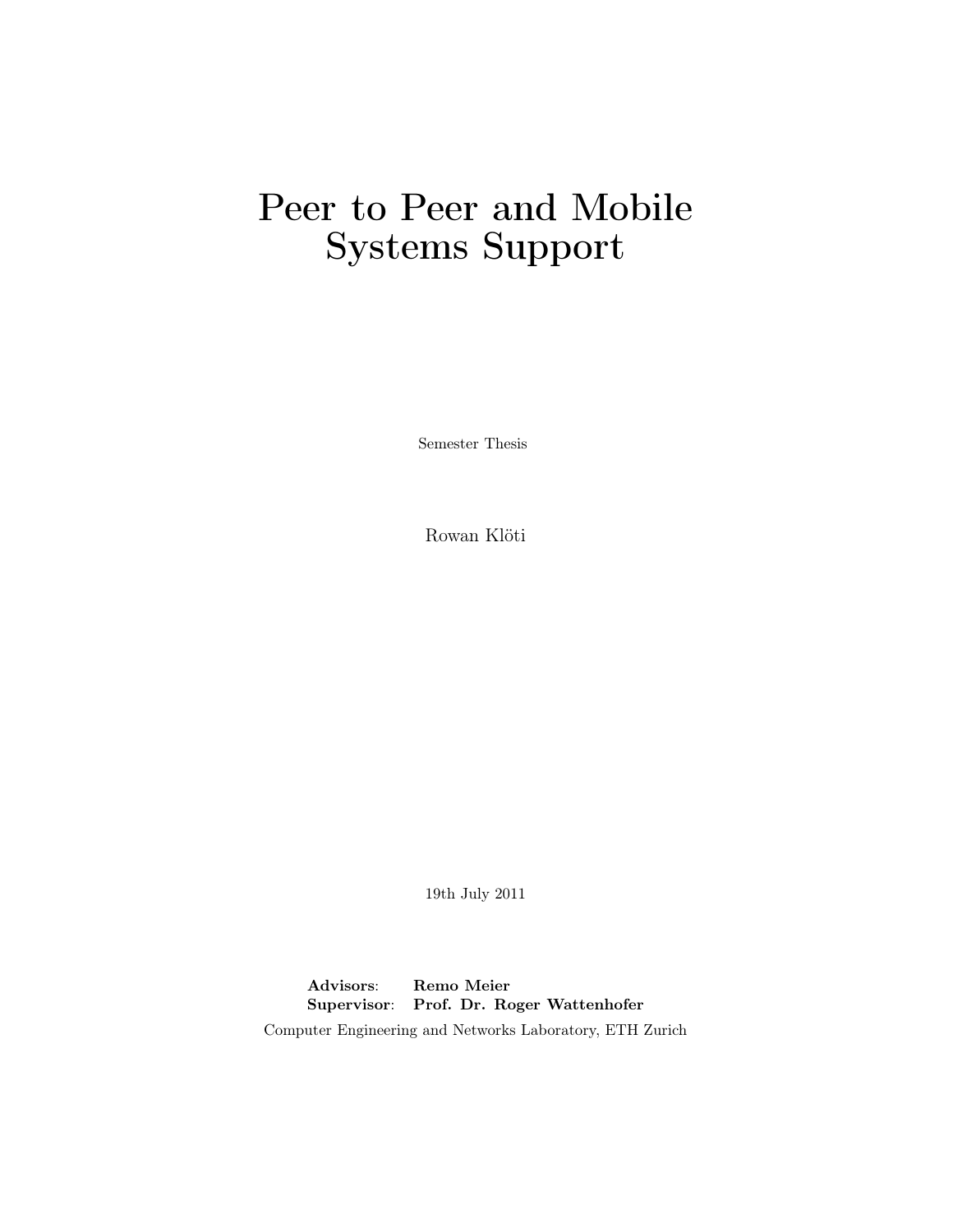#### Abstract

In this work, the *Sharpen* Eclipse plugin, created to convert Java to  $C#$  code, is adapted and modified to output code in C++ instead. Furthermore, certain parts of the Java API are adapted to be used by converted code. The intent is to allow the Pulsar content distribution system to be ported to platforms where no Java or  $\mathrm{C}\#$  environment is supported.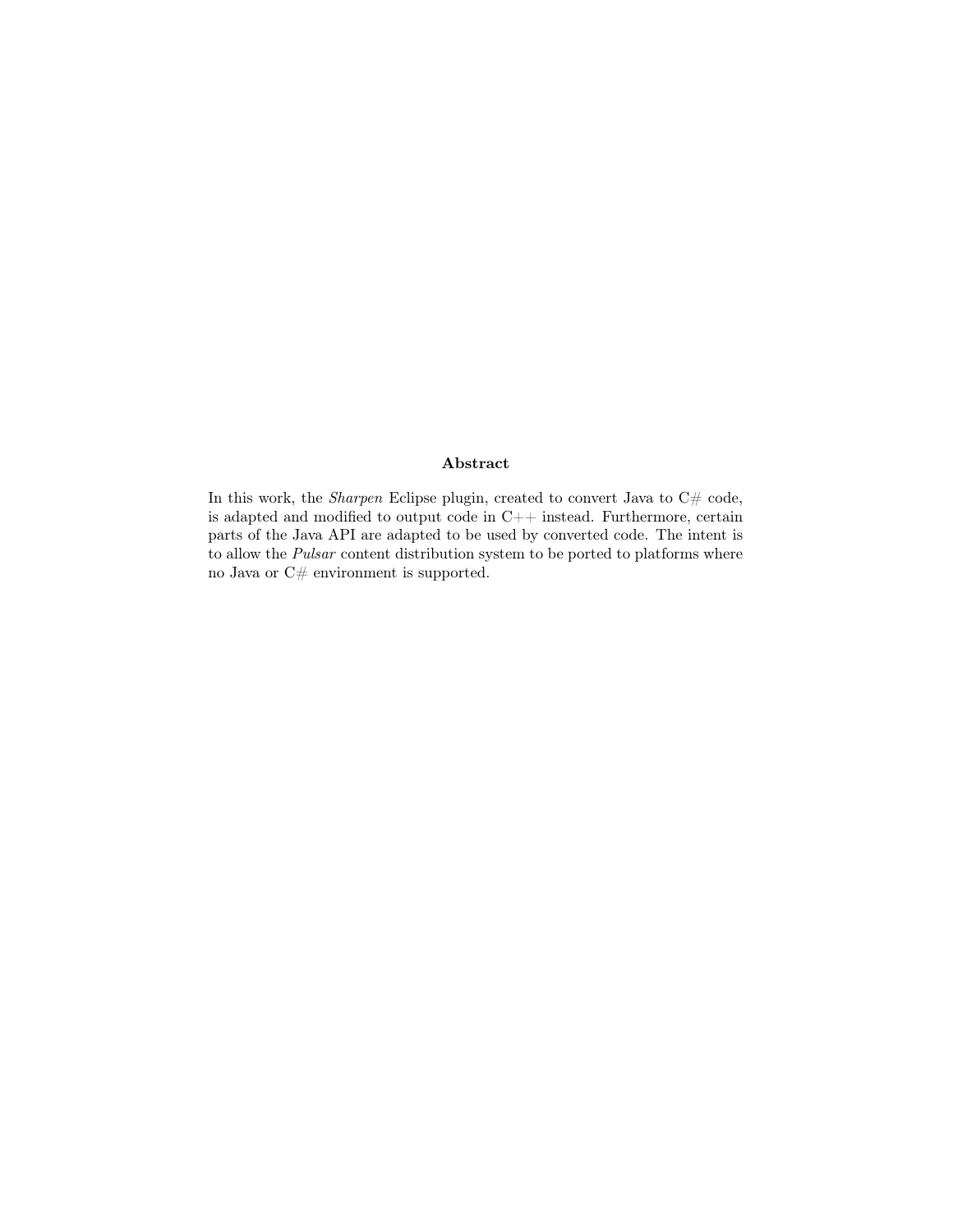# **Contents**

| 1                       |     | Introduction                                                                    | $\bf{2}$       |
|-------------------------|-----|---------------------------------------------------------------------------------|----------------|
| $\mathbf{2}$            | 2.1 | <b>Related Work</b>                                                             | 3<br>3         |
|                         | 2.2 |                                                                                 | $\overline{4}$ |
|                         |     | Java Native Interface $(JNI) \dots \dots \dots \dots \dots \dots$<br>2.2.1      | $\overline{4}$ |
|                         |     | 2.2.2                                                                           | $\overline{4}$ |
|                         |     | 2.2.3<br>C++ Standard library classes                                           | 4              |
| 3                       |     | Sharpen for $C++$                                                               | $\bf{5}$       |
|                         | 3.1 |                                                                                 | $\overline{5}$ |
|                         | 3.2 |                                                                                 | $\overline{7}$ |
|                         |     | 3.2.1                                                                           | $\overline{7}$ |
|                         |     | 3.2.2                                                                           | 8              |
|                         |     | 3.2.3                                                                           | 8              |
|                         |     | 3.2.4                                                                           | 9              |
|                         |     | 3.2.5                                                                           | 10             |
|                         |     | 3.2.6<br>Namespaces and compilation units                                       | 11             |
|                         | 3.3 | The CS/CPP $AST \ldots \ldots \ldots \ldots \ldots \ldots \ldots \ldots \ldots$ | 12             |
|                         |     |                                                                                 |                |
| $\overline{\mathbf{4}}$ |     | Java API                                                                        | 17             |
|                         | 4.1 |                                                                                 | 17             |
|                         |     | 4.1.1                                                                           | 17             |
|                         |     | 4.1.2                                                                           | 18             |
|                         | 4.2 |                                                                                 | 19             |
|                         |     | 4.2.1<br>Creating new threads $\dots \dots \dots \dots \dots \dots \dots$       | 19             |
|                         |     | 4.2.2<br>Mutexes and condition variables                                        | 19             |
| 5                       |     | <b>Future Work</b>                                                              | 20             |
|                         | 5.1 |                                                                                 | $20\,$         |
|                         |     |                                                                                 |                |
|                         | 5.2 | Collections                                                                     | 21             |
|                         | 5.3 | Exceptions                                                                      | 21             |
|                         | 5.4 |                                                                                 | 22             |
| 6                       |     | Conclusion                                                                      | 23             |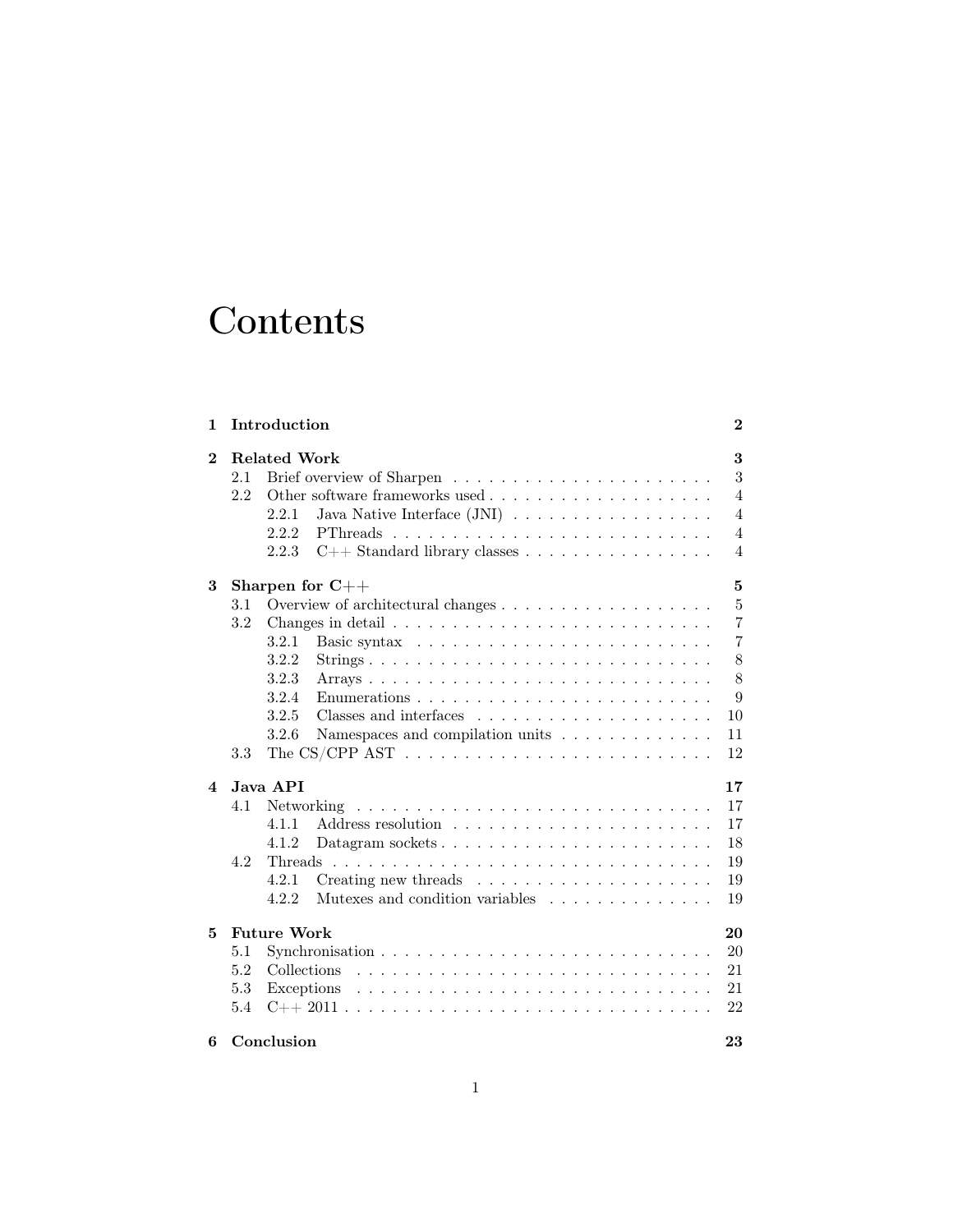# <span id="page-3-0"></span>Introduction

Pulsar, also known as  $\text{StreamForge}^1$  $\text{StreamForge}^1$ , is a distributed peer-to-peer system which allows media to be streamed between clients. It has been offered as a commercial product by a spin-off venture since 2009. It is desired to port the client solution to as many platforms as possible. The client itself was developed on the Java platform. However, many potential platforms, especially mobile platforms, do not support the JVM. For this reason, the Computer Engineering and Networks Laboratory has made use of the Sharpen Eclipse plugin, originally developed by Versant to automatically translate their object oriented database  $db4o$  into  $C#^2$  $C#^2$ , allowing the client to be used on .NET platforms. In this work, the existing plugin will be adapted to output  $C++$  rather than  $C\#$  code, to further extend the number of platforms that the Pulsar client can be easily ported to.

The primary aim of this semester thesis is to transform syntactically valid Java code into functionally equivalent syntactically valid C++ code. In order to actually translate Java to  $C_{++}$ , this is not sufficient. In particular, it is necessary to translate parts of the Java API to  $C_{++}$  in order that they can be called from the converted code. Sharpen has a mechanism to map namespaces, classes, properties and methods, but this is not sufficient as the Java standard API has a much greater scope than  $C++$  standard library and many of the classes are not entirely semantically isomorphic. This project has not attempted to recreate the Java API in  $C_{++}$ , nor to find a  $C_{++}$  equivalent for every class in the Java API. Indeed, the developers of Sharpen make no claim on the completeness of the conversion: They clearly state that it is necessary to write code that is compatible with it.

<span id="page-3-2"></span><span id="page-3-1"></span> $1$ See <http://www.streamforge.com/>

<sup>2</sup>See [http://developer.db4o.com/Projects/html/projectspaces/db4o\\_product\\_design/](http://developer.db4o.com/Projects/html/projectspaces/db4o_product_design/sharpen.html) [sharpen.html](http://developer.db4o.com/Projects/html/projectspaces/db4o_product_design/sharpen.html)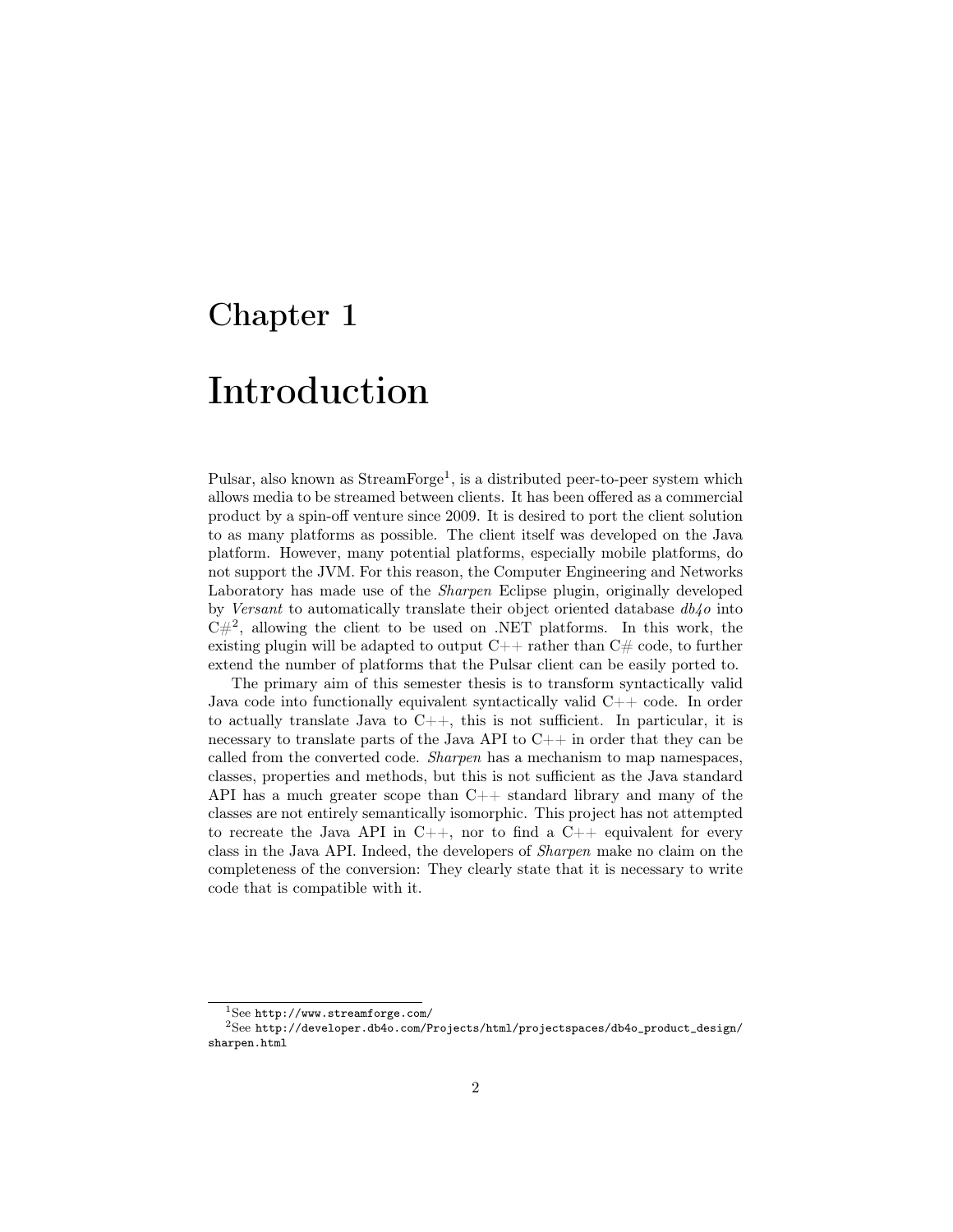# <span id="page-4-0"></span>Related Work

## <span id="page-4-1"></span>2.1 Brief overview of Sharpen

Sharpen<sup>[1](#page-4-2)</sup> is an Eclipse plugin which consists of several important components.

- The Eclipse framework itself, which provides an AST representation of Java syntax. This is required in order for Eclipse to parse and modify the Java source code. This is required for the conversion.
- The CSHARPBUILDER class. Broadly stated, it obtains an Eclipse output tree, parses it with a VISITOR<sup>[2](#page-4-3)</sup> pattern, then outputs an  $C#$  AST. There are a number of derived classes performing specialised functions, such as AbstractNestedClassBuilder, which is for parsing nested classes (classes defined inside another class).
- The  $C#$  AST elements. Unlike the Java AST, this is not provided by the Eclipse environment. Instead, it is part of the Sharpen project.
- The CSHARPPRINTER class. Also implementing the VISITOR pattern, it parses the  $C#$  AST and outputs syntactically valid  $C#$  code.
- The CONFIGURATION class. Amongst other things, it configures mappings between Java and  $C\#$  classes, methods and properties and configures various parameters of conversion.
- A variety of internal classes, which will be discussed in more detail as needed later on. They include NamingStrategy and Mappings.

<span id="page-4-2"></span><sup>1</sup>The original codebase of Sharpen can be viewed at [http://source.db4o.com/db4o/trunk/](http://source.db4o.com/db4o/trunk/sharpen/sharpen.core/src/sharpen/core/) [sharpen/sharpen.core/src/sharpen/core/](http://source.db4o.com/db4o/trunk/sharpen/sharpen.core/src/sharpen/core/). Please note that it does not correspond with code used here, even without the modifications made to support  $C_{++}$ .

<span id="page-4-3"></span> $2$ See [http://en.wikipedia.org/wiki/Visitor\\_pattern](http://en.wikipedia.org/wiki/Visitor_pattern) for more information about this pattern.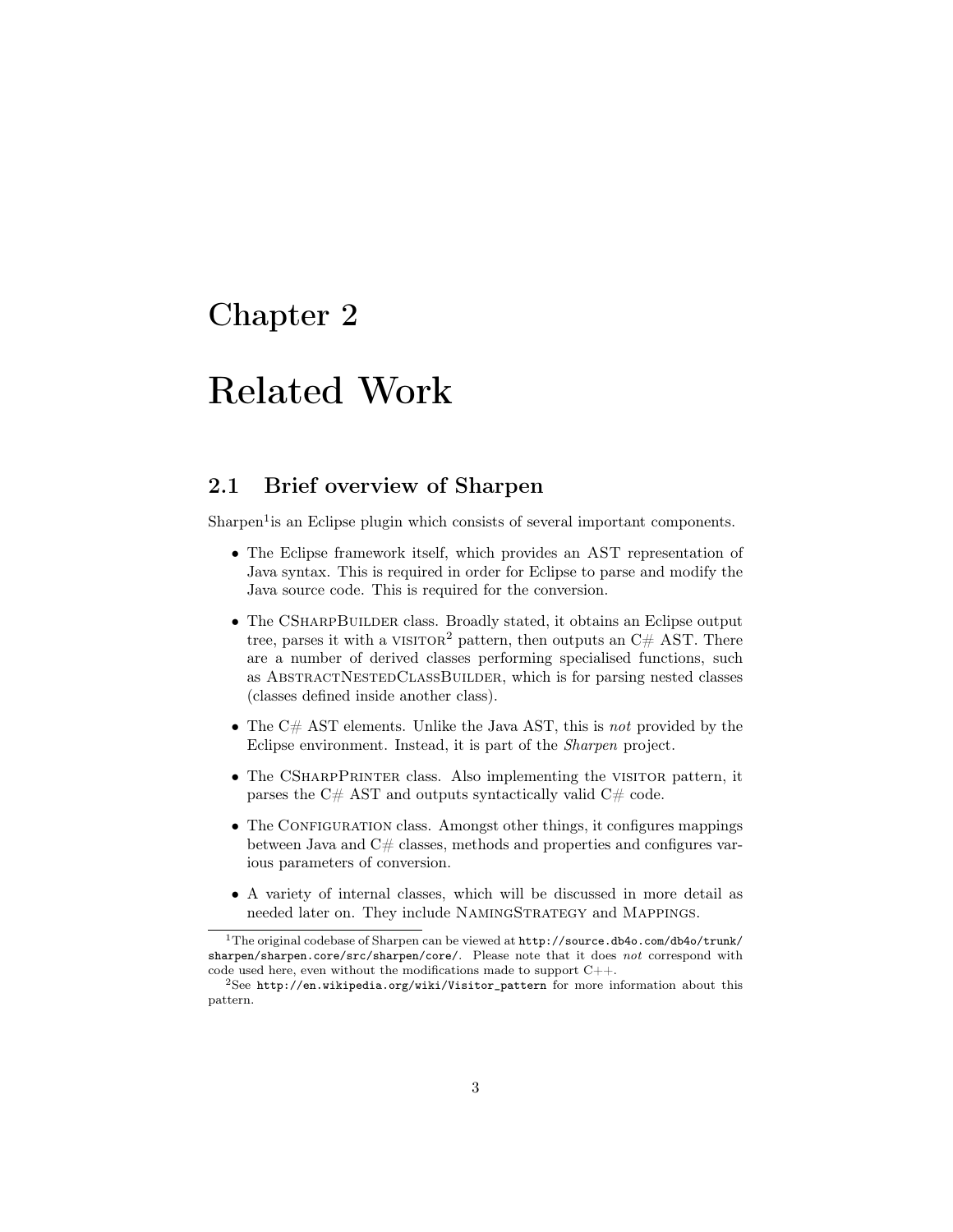### <span id="page-5-0"></span>2.2 Other software frameworks used

#### <span id="page-5-1"></span>2.2.1 Java Native Interface (JNI)

Java Native Interface  $(JNI)^3$  $(JNI)^3$  is an adaptation layer allowing Java classes to use native C or  $C++$  code. For any method declared with the NATIVE keyword, the necessary declaration is generated automatically. This was used to implement networking and threading routines in C++ that could be called from Java. These would then be adapted to run  $C++$  code directly. There are several caveats when using JNI, most originating in the JVM's memory management and garbage collection routines.

#### <span id="page-5-2"></span>2.2.2 PThreads

PThreads (short for POSIX threads)<sup>[4](#page-5-5)</sup> is the standard thread library for POSIX systems, such as Linux. Although all implementation here was done on Windows, PThreads is still preferred to a native Windows solution, as PThreads offers the only somewhat platform-independent solution for threads available at the current time. PThreads was used to implement the creation of threads, as well as methods to lock and unlock mutexes, to wait and to notify threads.

#### <span id="page-5-3"></span>2.2.3 C++ Standard library classes

The C++ standard provides for a variety of classes, of which only two are used in this project:

- The STD::STRING class<sup>[5](#page-5-6)</sup>. This is the preferred alternative to CStrings (arrays of CHARS) in  $C_{++}$ . They are mutable, supporting common operations such as concatenation (by overriding the "+" operator), assignment or substring finding. The class manages memory automatically, allocating new space as needed. They are used in lieu of JAVA.LANG.STRING class, so mutable strings are not needed. Rather, they are used like Java strings, with new ones being created whenever a string operation (e.g. concatenation) is performed.
- The  $STD::VECTOR \, class^6$  $STD::VECTOR \, class^6$ . This is one of various generic containers supplied by the STL (standard template library). It is intended as an alternative to arrays and is used to replace Java arrays. Like the STD::STRING it can grow and shrink as needed, reallocating memory and copying its contents if needed and it guarantees contiguous memory assignment. Also like strings, not all of the functionality provided by the class is required. They support access via the index operator or with the  $AT()$  method, the latter throwing an exception if the index is out of bounds.

<span id="page-5-4"></span> $3$ See online manual at  $http://java.sun.com/docs/books/ini/$ 

<span id="page-5-5"></span> $^4 \rm Online$ tutorial at <https://computing.llnl.gov/tutorials/pthreads/>

<span id="page-5-6"></span> $^5$ Online reference: <http://www.cplusplus.com/reference/string/string/>

<span id="page-5-7"></span> $^6\rm Online$  reference: <http://www.cplusplus.com/reference/stl/vector/>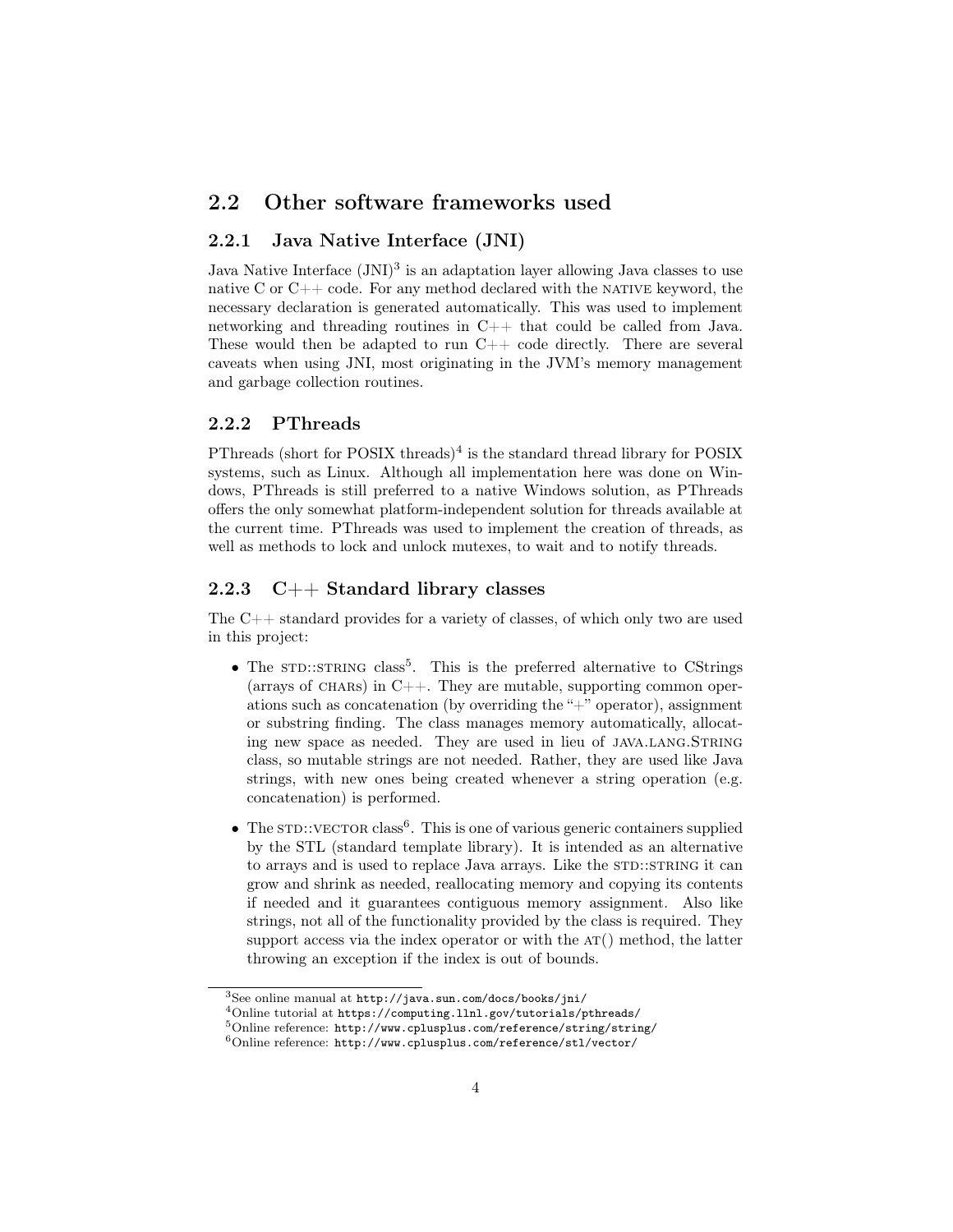# <span id="page-6-0"></span>Sharpen for C++

### <span id="page-6-1"></span>3.1 Overview of architectural changes

Here is a brief summarisation of the main classes that I have added to Sharpen in order to accommodate Java-to-C++ conversions. Details of how different parts of the language were adapted are discussed in the next section.

- CPPBUILDER: In general, I have attempted to adapt *Sharpen* with as few changes to the CSHARPBUILDER class as possible. There are several child classes of CSharpBuilder, so this must be taken into account when making modifications. I have chosen to add new class, CPPBUILDER, which derives from CSHARPBUILDER. This class only overrides methods when it is neither possible to make the changes further along the conversion stack, nor to make changes which are language-agnostic, for instance by the use of factory classes.
- CPPSourcePrinter and CPPHeaderPrinter: These classes replace the CSHARPPRINTER (they do not derive from it, but rather from its parent class CSVisitor). For each class, a class declaration is produced in the header file, and a class definition is produced in the source file. It is here that the majority of adaptations were made.
- ABSTRACTASTELEMENTFACTORY: Where it was necessary to replace CS AST element classes, the CPP equivalent classes derive from the originals. The ABSTRACTASTELEMENTFACTORY class implements abstract factory pattern<sup>[1](#page-6-2)</sup> and has two concrete implementations, CSASTELEMENTFACtory and CPPASTElementFactory. The factory methods pass on all required information needed to construct the CPP objects, the extra information is simple ignored by the CS class. As all of the CPP elements derive from equivalent CS methods, it would have been possible to replace

<span id="page-6-2"></span><sup>&</sup>lt;sup>1</sup>See [http://en.wikipedia.org/wiki/Abstract\\_factory\\_pattern](http://en.wikipedia.org/wiki/Abstract_factory_pattern) for more information about this pattern.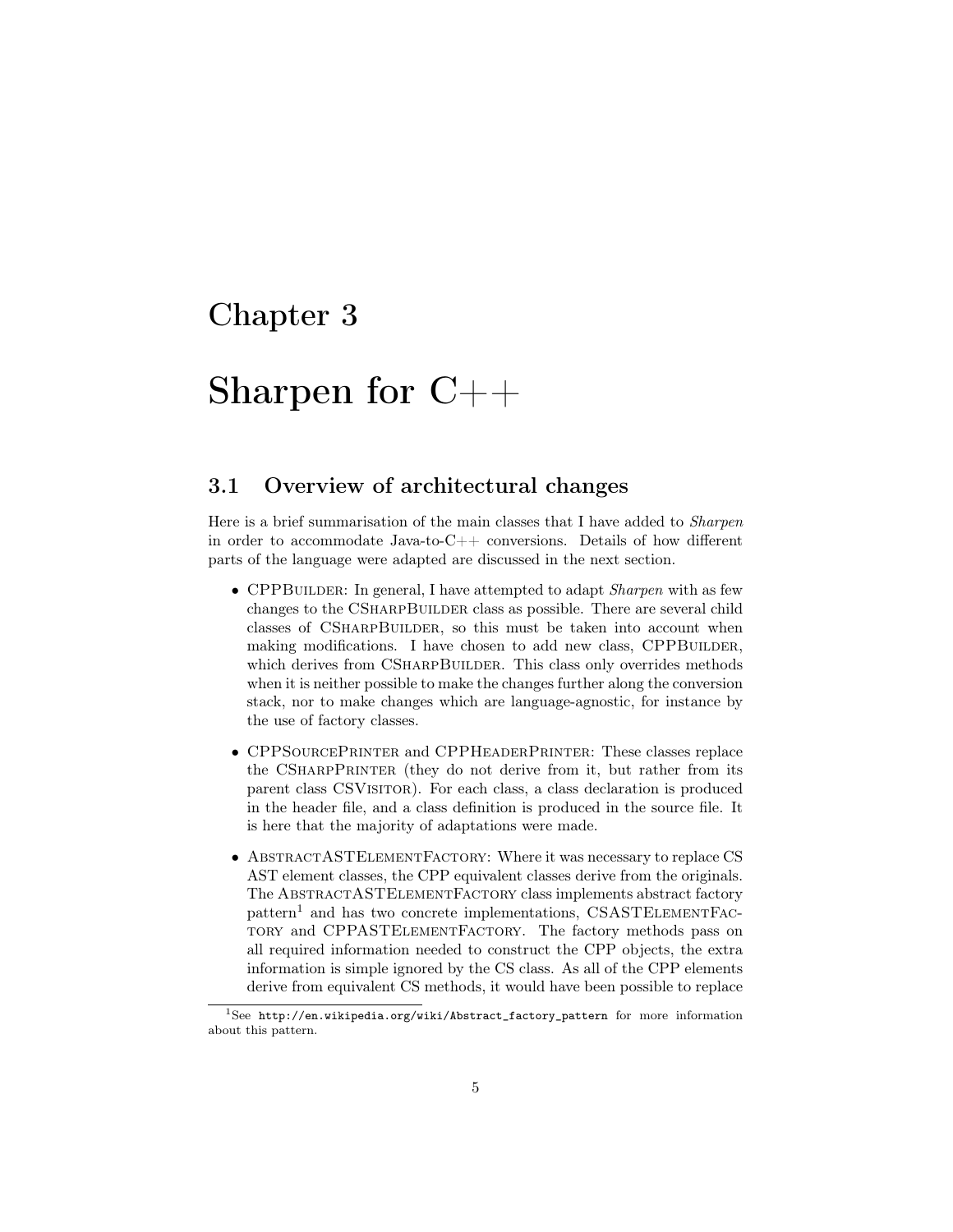them entirely or even simply modify the base class, but I have attempted to limit changes to the parts of the code relevant to CS conversions to avoid introducing bugs there. The classes that I have overridden are:

- CSReferenceExpression to CPPReferenceExpression
- CSMemberReferenceExpression to CPPMemberReference-**EXPRESSION**
- CSTypeReference to CPPTypeReference
- CSCompilationUnit to CPPCompilationUnit
- CSParenthesizedExpression to CPPDereferenceExpression
- CPPCONFIGURATION: This class derives from the CONFIGURATION class. It provides mappings between Java and CPP methods, although only a few of these are implemented. Furthermore, in conjunction with the CPPNamingStrategy and CPPMappings, it maps fully qualified type  ${\rm names}^2.$  ${\rm names}^2.$  ${\rm names}^2.$
- CPPNamingStrategy and CPPMappings: As mentioned above, these classes are responsible for mapping type names. The main changes required here are to accommodate the differences between  $C#$  type names (which are essentially equivalent to Java type names) and C++ type names, where it is necessary to distinguish between namespace part and the class name part (which may consist of several nested classes). The mappings class is an implementation of the Mapping interface. There are several other services provided as an implementation of a interface, although this was the only one that needed to be overridden.



Figure 3.1: Simplified diagram of revised Sharpen structure.

<span id="page-7-0"></span><sup>2</sup>Fully qualified means that the name is supplied with the package name (in Java) or the the namespace name (in  $C#$  or  $C++$ ).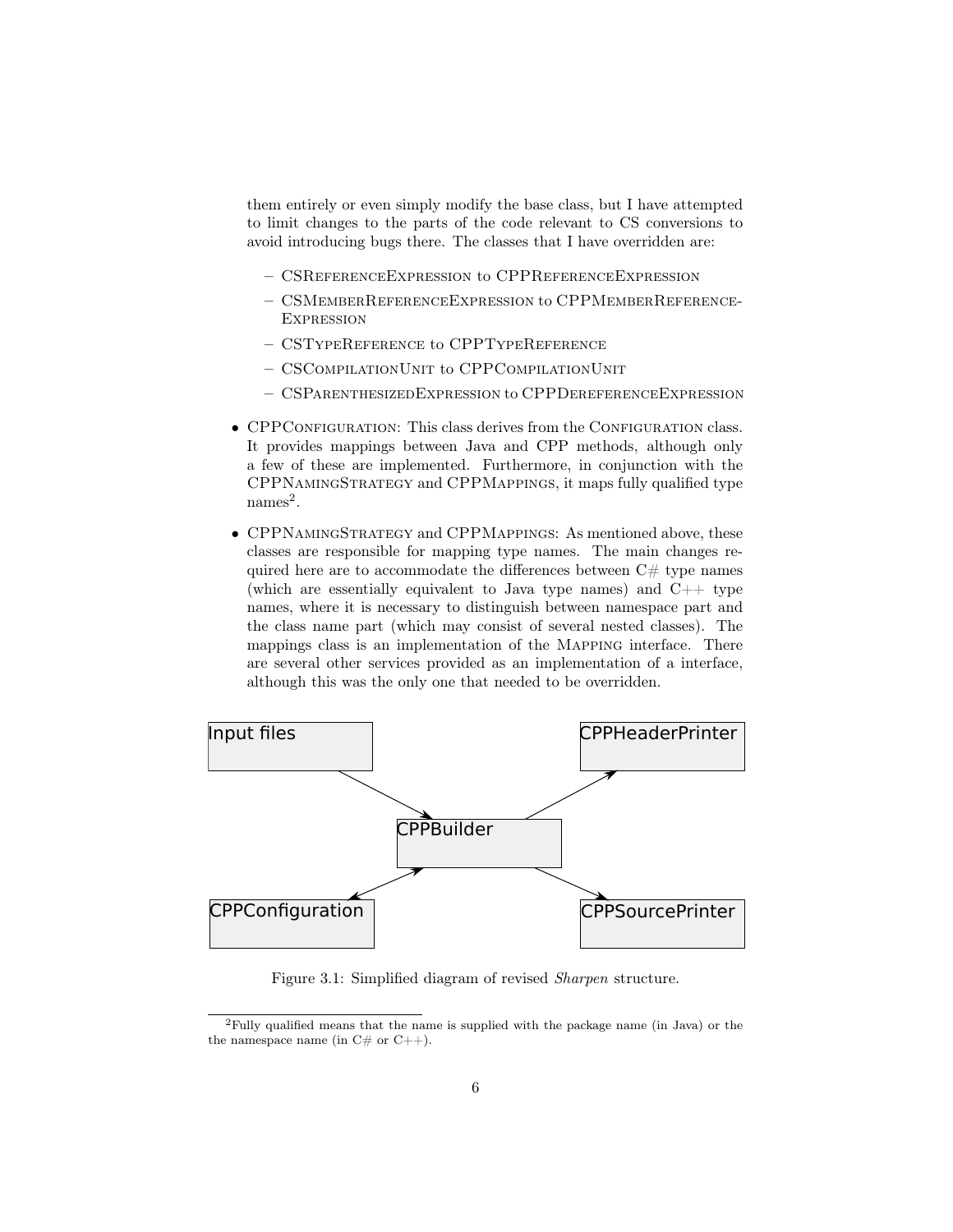### <span id="page-8-0"></span>3.2 Changes in detail

#### <span id="page-8-1"></span>3.2.1 Basic syntax

Fortunately, Java,  $C\#$  and  $C++$  share many elements of their basic syntax (they are so-called "curly bracket languages"). IF/ELSE, FOR, WHILE, DO/WHILE, switch/case and try/catch blocks are translated verbatim. Likewise, the RETURN, NEW, THROW, CONTINUE and BREAK statements are translated without any changes. The DELETE operator does not occur in Java and is never generated by Sharpen - Garbage collection must be used if any objects are generated on the heap. In general, each Java statement corresponds with a  $C_{++}$ statement and each Java code block corresponds with a C++ code block. Vari-able declaration is considerably different: All Java objects are either a primitive<sup>[3](#page-8-2)</sup> or an object<sup>[4](#page-8-3)</sup>, including enumerators, strings and arrays, which are special cases and are dealt with below.

All Java primitives correspond to a  $C_{++}$  primitive and are translated as such. Java objects cannot be translated directly, however. Java objects are addressed with references, which, in spite of the name, actually correspond more closely to  $C_{++}$  pointers than  $C_{++}$  references. In particular, it is impossible to point a  $C_{++}$  reference at a new address once it has been initialised, and all  $C_{++}$ references can only be initialised at declaration, not later on. For this reason, I have chosen to map Java object references to  $C_{++}$  pointers. The CSTYPEREFerence AST element, which is used to represent variables' types, does not carry any information on whether or not the type being referenced is a primitive or not. Although it would be possible to directly compare the typename, this solution would be inelegant and is not future-safe, as new primitives could be added in the future<sup>[5](#page-8-4)</sup>. Instead, I have added a new AST element, CPPTYPEREFERence, which contains information about whether or not it is a primitive. The header and source printers then add a dereferencing operator as needed, such as in variable declarations. Type casting is translated as C style type casts - that is, (typename) expression - for primitives and as DYNAMIC  $\cos \tau \leq type name$ for non-primitives (It is not possible to use DYNAMIC CAST for primitives as it can only be used to convert pointers and references).

A further difference in basic syntax is the member reference operator. In the Java the member reference operator "." is used for all member references and corresponds to both the member reference operator and scope resolution operator in  $C_{++}$ . Apart from the scope resolution operator, it is necessary to distinguish between access to static and non-static fields as well invocation of static and non-static methods. For this reason, I have created the class CPPMEMBER-ReferenceExpression, derived from CSMemberReferenceExpression, which also contains information about static/non-static access. Static access is done via the scope resolution operator, while non-static access is done with the

<span id="page-8-2"></span><sup>3</sup> int, short, long, boolean, char, byte, float or double

<span id="page-8-4"></span><span id="page-8-3"></span><sup>4</sup>That is, a subclass of java.lang.Object

<sup>&</sup>lt;sup>5</sup>Consider the LONG LONG primitive, for an integer of at least 64 bits, added to C and  $C++$ .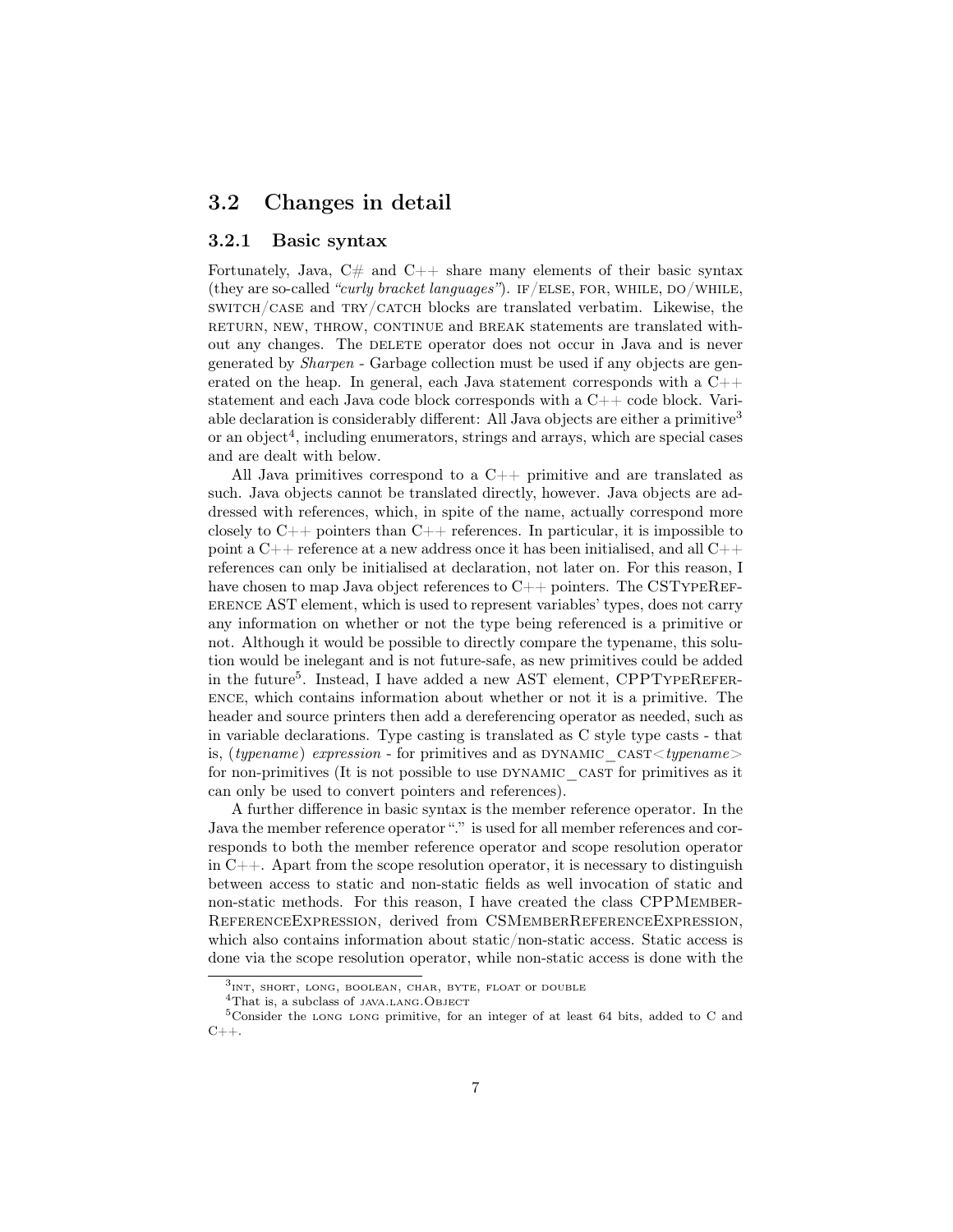arrow expression "->", as all classes are accessed via pointers. Objects are never allocated on the stack, reflecting the lack of support for stack-based storage of objects in Java.

#### <span id="page-9-0"></span>3.2.2 Strings

Both Java and C++ provide a string object. CPPSharpen uses a pointer to a std::string object whenever it encounters a java.lang.String. In particular, a C++ string literal, which returns a CString, must be enclosed by a std::straing constructor invocation, using the CSCONSTRUCTORINVOCATION-Expression element. This may result in the unnecessary instantiation of objects, and underscores the necessity of using a garbage collector in conjunction with a converted program, as neither Java not  $C#$  have a DELETE operator or any equivalent alternative.

It is also necessary to handle string concatenation separately, as Java allows concatenation with the " $+$ " operator, a deviation from the general principle of not allowing operator overloading in Java. Although STD::STRINGS support concatenation with the "+" operator, like all of the STL classes, they require references instead of pointers. To accommodate this, the visitor for the InfixExpression node has been overridden. The new handler is used only when either side of an INFIXEXPRESSION has a STRING binding. Then the left hand and right hand expressions are converted to CSExpressions with the mapExpression method. Both expressions are embedded in a CPPDereferenceExpression, then added to a new CSINFIXEXPRESSION and this finally to a CSCONSTRUCtorInvocationExpression. If there are more than two operands, the extra ones are contained in a list. These are then processed as above, with the entire previous expression as the left side of a new CSInfixExpression. The net effect is that in each infix operator, each of the operands is dereferenced to a  $STD::STRING$ , the standard concatenation via  $OPERATOR+$  is performed, then a new string with the result is constructed. This is repeated recursively if there are more than two operands.

In order to handle STD::STRING methods such as COMPARE, it is necessary to first dereference the  $STD::STRING$  pointer. This is achieved by overriding the visitor for MethodInvocatation AST nodes. A new method, isNativeMethod, identifies calls to standard library functions (currently only STD::STRING methods) and a second method ISNATIVEARGUMENT identifies all arguments which require dereferencing. These are then stored in a CPPDereferenceExpression. This could be expanded in future to allow more native methods to be used.

#### <span id="page-9-1"></span>3.2.3 Arrays

Java arrays are objects which support bounds checking and "know" their maximum size. Standard C++ arrays, either declared statically or with the new operator, do not do bounds checking and do not record their size, at least not in a manner available to the programmer. It is therefore necessary to provide a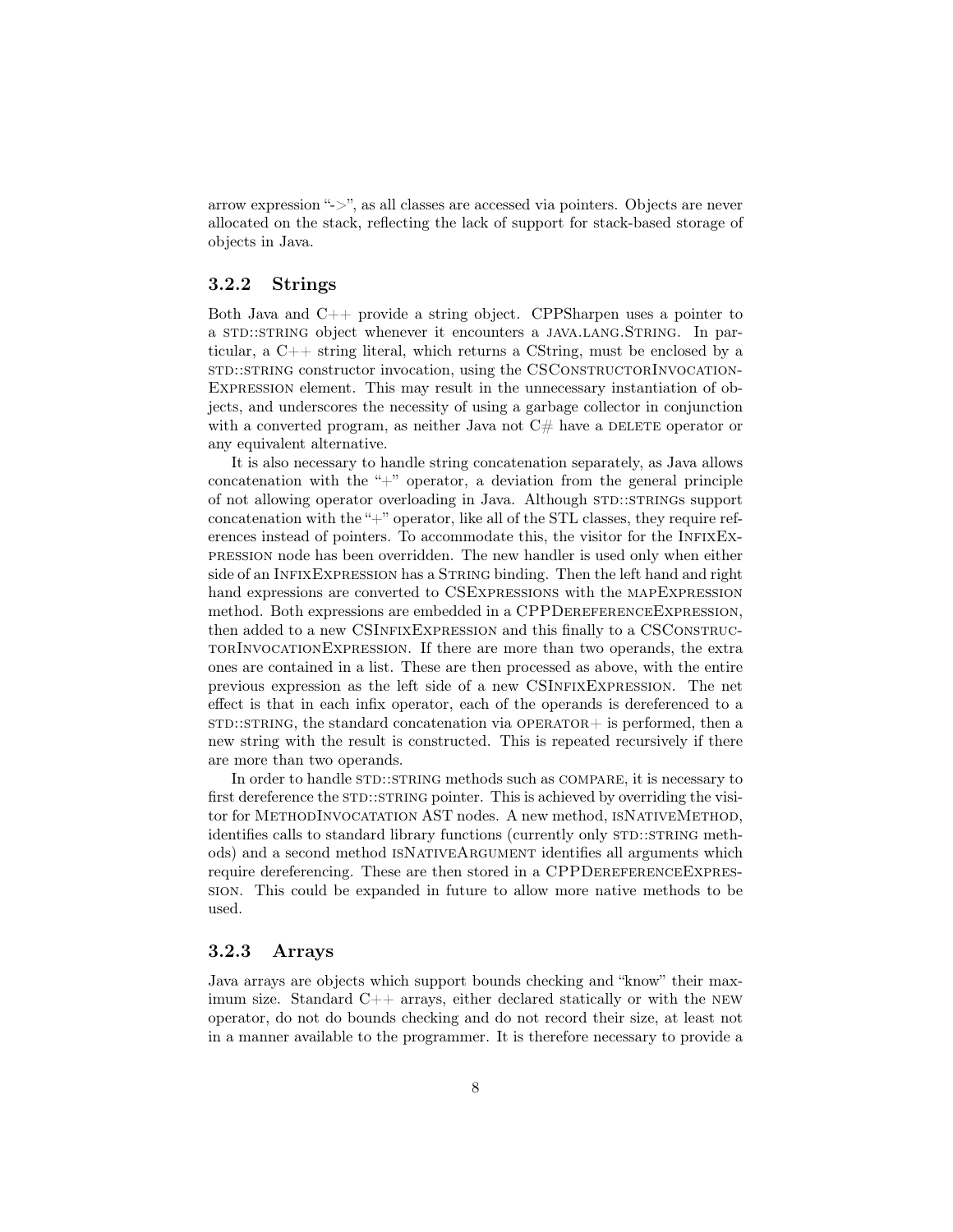replacement. I have elected to use the  $STD::VECTOR}$  container, which actually supports automatic resizing (which is not necessary, as Java arrays cannot be resized) and bounds checking. Once initialised, it provides a reference to a its contents via an index expression, allowing it to be used just like an array.

Unfortunately, it is not possible to instantiate a  $STD::VECTOR$  with an array literal. It is therefore necessary to create a temporary constant local variable, named INIT *arrayname*, where *arrayname* is the name of the array to be declared. The array is then initialised with the iteration constructor, which takes the start and end $6$  points of the array. If no initialiser is supplied, only the size of the array, then the array is created with the repetitive sequence constructor, using the default constructor of the element type.

The LENGTH property of the Java array is mapped to the LENGTH() method of  $STD::STRING$ . Currently, the use of iterators is not supported. Java and  $C++$ iterators have very different semantics, with Java iterators using the  $NEXT()$ method and  $C_{++}$  iterators supplying the BEGIN() and END() methods and overloading the incrementation operator. Since  $C_{++}$  currently has no syntax for a FOREACH block, unlike Java and  $C#$ , one typical usage of iterators would not be possible to implement.

#### <span id="page-10-0"></span>3.2.4 Enumerations

As with arrays, Java enumerations, while declared in the same way as  $C++$ enumerations, are considered to be objects by the language - a subclass of java.lang.Enumeration - while instantiated C++ enumerations are considered primitives. This implies that Java enumeration can and do have methods, which  $C++$  enumerations can and do not. This problem is also present for  $C#$ , in which enumeration are also primitives. The solution chosen by the Computer Engineering and Networks Laboratory was to create a supplemental "extension" class which would implement the missing methods statically. This solution was maintained here, was changes being made as necessary to make the generated code  $C++$  compliant. The extensions classes generated supply a static array VALUES containing all possible values of the enumeration as well as the following static methods:

- VALUES() Returns the array VALUES
- VALUEOF( $STRING$ ) Returns the enumeration value with the name specified in the parameter
- NAME(ENUM) Returns the name of the enumeration value specified in the parameter

In addition, an extra value \_ NULL is added to the set of enumerator values. As Java enumerations are objects, accessed via references, it is necessary to somehow represent the value of a null reference in  $C_{++}$  or  $C_{\#}$ .

<span id="page-10-1"></span> $6$ Actually one step beyond the end of the array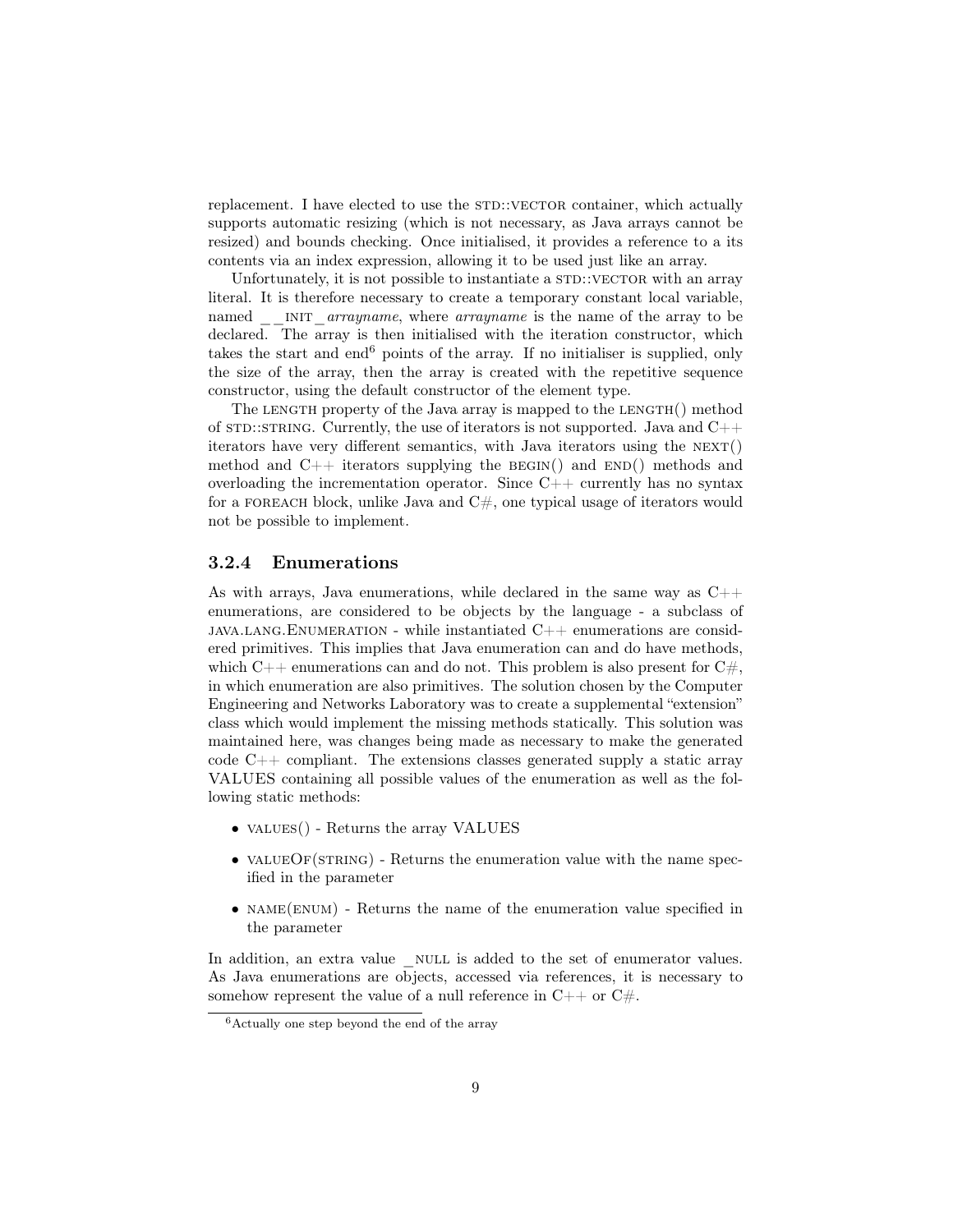#### <span id="page-11-0"></span>3.2.5 Classes and interfaces

This is where most of the important changes were made. Where Java and  $C#$ classes are declared and defined in the same place, C++ classes are typically declared in a separate header and then defined in a source files. This architecture has been used here - The CPPHeaderPrinter class and the CPP-SourcePrinter class, both derived from the CSVisitor class, are executed in serial, producing a header file and a source file for every Java class encountered. Classes defined within another class do not produce separate files. Interfaces are treated as classes, as  $C_{++}$  does not support a special INTERFACE type. The classes produced from interfaces contain only public purely virtual methods[7](#page-11-1) .

The class declarations are produced analog to the original Java classes, with several modifications. The header printer collects all the members and sorts them according to visibility, printing their declarations and the appropriate header. The class methods do not contain a body, the body is defined in the source file instead. Otherwise, the methods are printed with mapped modifiers, parameters and return types. All non-static methods apart from the constructors and destructor are declared as virtual, even if they are not overridden in derived classes. Abstract methods become purely virtual methods, with  $"= 0"$ added to the definition. Static methods become  $C_{++}$  static methods. The constructors are printed as-is, the destructor is printed only if the class overrides the finalize method, with this method then becoming the destructor.

Constant fields are printed verbatim. Non-constant fields have their initialiser removed, as  $C_{++}$  does not allow non-constant fields to be initialised in the class declaration. Instead, static fields have their initialiser moved to the source file, while non-static fields have theirs moved to each defined constructor, with a new default constructor being created if none existed beforehand.

Types, that is, classes, interfaces and enums, are declared recursively in the same manner as the containing class: Without definitions. All anonymous classes are translated to a nested class with a random name, as  $C++$  does not support anonymous classes. The extension classes referred to in [3.2.4 on](#page-10-0) [the preceding page](#page-10-0) are created outside the class in which the enumeration is declared, at the same level as the declaring class. If extension classes are used, the main class<sup>[8](#page-11-2)</sup>, is printed first. This is done for the sake of extension classes: The STD::VECTOR class requires any type used to be fully defined and not just forward declared, so that it can allocate the correct amount of memory per element. Since the enumeration declaration is in the main class, the main class must be declared before the extension classes.

The source printer prints out all methods declared in any class in the header file, and also any static fields. There is no indentation and everything is declared "naked" in the source file without any surrounding blocks. Non-static fields and type declarations are not printed. Also, any method declared as NATIVE is not

<span id="page-11-1"></span> ${}^{7}$ A purely virtual method, that is, a method with no definition in this class, corresponds to an abstract method in Java and  $C#$ . Any class which contains such a method is an abstract class and cannot be instantiated.

<span id="page-11-2"></span><sup>8</sup>The class with the same name as the compilation unit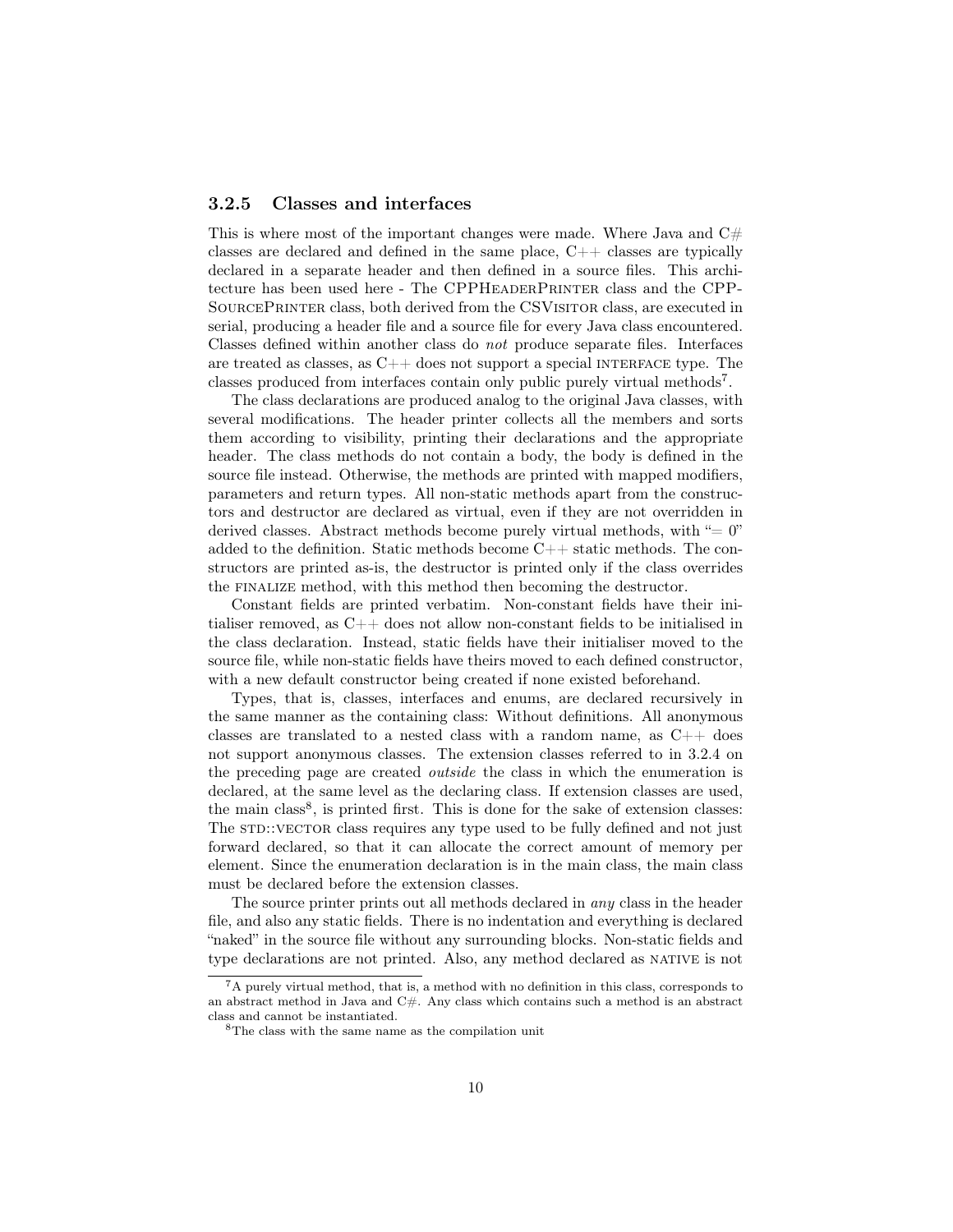printed here, as such methods would simply be printed without a body. For each member defined, the full list of containing classes, usually one but possibly more if nested classes are used, are printed out with the scope resolution operator. In order to keep track of this, the source printer keeps a list of all current classes in a stack. Method bodies are reproduced verbatim, except in the case of constructors, where there may be statements added to define non-static nonconstant fields, potentially with an extra line for initialisation if the variable is an array.

Java classes can only inherit from a base class, although they can implement an unlimited number of interfaces. The  $C_{++}$  classes generated inherit the base class first and then all classes created from interfaces - there is no difference between the actual base class and the interface classes in  $C_{++}$ . All inheritance is public, as this corresponds semantically with Java inheritance and Java does not allow any other form of inheritance. The base class for the current type is stored in a stack. If base constructors are called by the class, the base class constructor name is added to constructor definition header of the derived class - C++ does not have a base or a super keyword and does not allow chained constructor invocations to be defined in the class declaration.

If the main class contains a STATIC VOID  $MAIN(STRING$ ]) method, then an addition int main(int argc, char \*\*argv) function printed outside that class. This is the only time that a function (as opposed to a method) is generated. The function takes that input arguments, initialises a  $STD::STRING$  for each one, then writes the STD::STRINGs into an STD::VECTOR and calls the Main method with that vector. This allows the translated Java code to access arguments in the normal manner.

#### <span id="page-12-0"></span>3.2.6 Namespaces and compilation units

All Java classes are contained in a package, declared with the package statement at the start of the compilation unit. The nomenclature for packages generally reflects the directory structure, although the package namespace is flat, i.e. it is not possible to embed one package inside another. The use of names divided by a point merely suggests a hierarchical structure. All Java type names can be referred to as a so-called "fully qualified name", which includes the full package name, then the type name. It is also possible to omit the package name, if the import statement is used. Packages provide an extra layer of encapsulation, preventing name conflicts.

In order to obtain the same effect in  $C++$  (or  $C#$ ), the use of namespaces is required. Namespaces are declared in a block with the namespace keyword. It is possible to nest namespaces inside each other. Following the Java convention, no use is made of this capability, all namespaces are flat. As with Java, it is possible to fully qualify a type name with a namespace, using the scope resolution operator "::". Alternatively, this may be avoiding, either by importing a single type into the current namespace, with the using keyword, or by importing an entire namespace, with the using namespace keyword.

Sharpen keeps track of all namespaces used in a class, importing all of the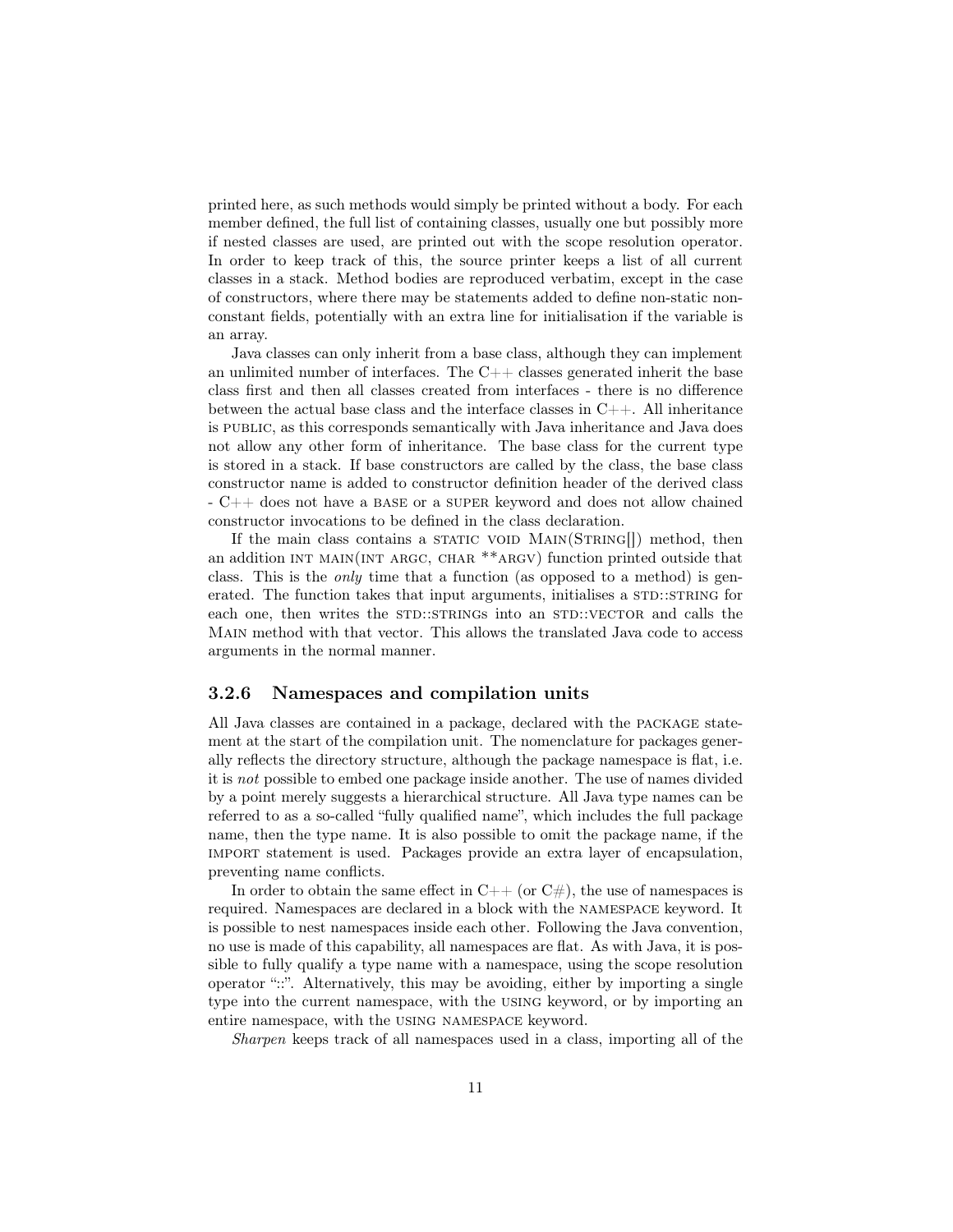namespaces so that fully qualified namespaces are generally not needed. All namespaces are mapped internally by CPPCONFIGURATION, so if an equivalent  $C++$  class is supplied for a Java class, the namespace can be transformed as well as the class name itself. Each package becomes its own namespace, with the "." separator being replaced with an underscore, as  $C_{++}$  does not allow points in namespace names. The scope dereferencing operator is only used at the end of the namespace, to separate the namespace from the class name and any internal class names. In order to differentiate between the namespace and class part, the CPPMappings class uses the type binding to find out the package name, then cut the package name from the fully qualified name, leaving the class names.

In addition to namespaces,  $C_{++}$  also requires the use of  $\#$ INCLUDE directives. The source file automatically includes the header file for the same class. To implement this, the CSCompilationUnit class is overridden by CPPCompilationUnit class, the latter including the property fileName. This stores the file name of the compilation unit. The header file contains an  $\#INCLUDE$ directive for each header file of a class referenced by the class under consideration. The CPPCONFIGURATION class, when it performs the type name mapping, also registers the classes referenced in a set, which is also included in the CPPCOMPILATIONUNIT. Each of  $#INCLUDE$  directives produced has a relative path name. The assumption is that the original code is in a directory structure which reflects the package names. To find the correct path, the CPP-CONFIGURATION class counts the number of name space parts (separated by an underscore) in the current namespace and invokes the ".." directory the same number of times. In addition, there are a number of includes in every header, namely for  $\langle$  vECTOR $\rangle$  and  $\langle$  sTRING $\rangle$ . Although it would have been possible to only include these if needed, the extra code complexity would hardly have merited the small savings in compile time.

## <span id="page-13-0"></span>3.3 The CS/CPP AST

In this section, I will provide a brief overview of the AST used to generate  $C#$  or  $C++$  code. This is both to aid understanding of the conversion and show the internal representation of the code, as well as an aid to anyone who wishes to further develop the plugin, as there is no extant documentation that I am aware of. I will not provide any information about the Java AST, as this is adequately documented online[9](#page-13-1) . Not all possible elements are listed, some are not generally produced by Sharpen, others are not interesting (e.g. documentation and comments). All of the following classes are derived from CSNODE, the base class of all AST elements:

• CSCASECLAUSE - Has a list of expressions and a body of code. When multiple expressions are used, the individual cases are written sequentially, allowing multiple expressions for one block of code.

<span id="page-13-1"></span> $^{9}$ See [http://help.eclipse.org/galileo/nftopic/org.eclipse.jdt.doc.isv/reference/](http://help.eclipse.org/galileo/nftopic/org.eclipse.jdt.doc.isv/reference/api/org/eclipse/jdt/core/dom/package-summary.html) [api/org/eclipse/jdt/core/dom/package-summary.html](http://help.eclipse.org/galileo/nftopic/org.eclipse.jdt.doc.isv/reference/api/org/eclipse/jdt/core/dom/package-summary.html)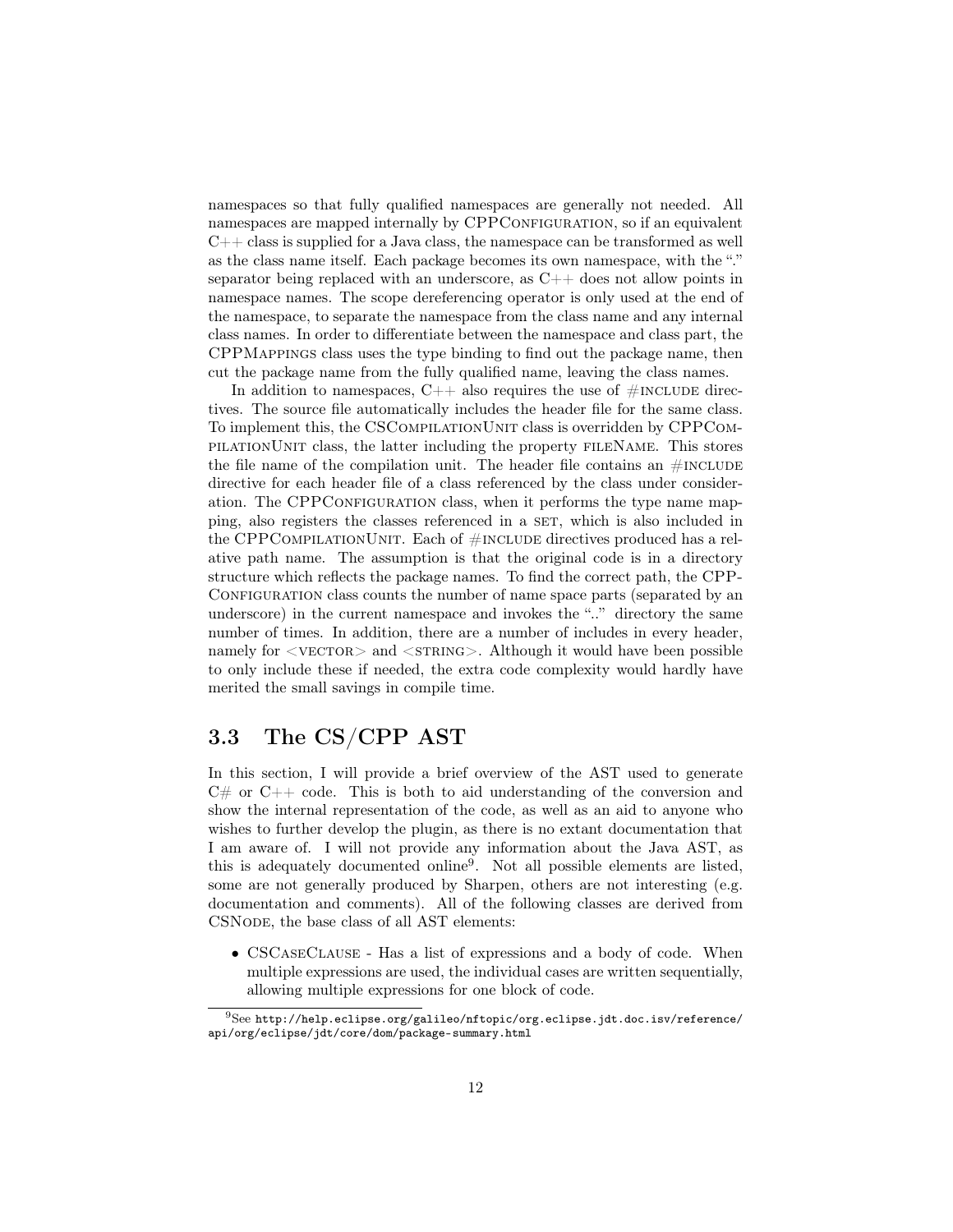- CSCATCHCLAUSE Has an exception (as a variable declaration) and a body of code. Can also be anonymous, specified with boolean variable.
- CSCOMPILATIONUNIT and CPPCOMPILATIONUNIT Representing an individual file of code. Has a list of types (generally with just one class), a namespace, a list of usings and a list of comments. CPPCOMPILATIOnUnit adds a file name (so that the source file includes the right header) and a list of files to include.
- CSEnumValue Has a string for a name.
- CSExpression base class for all expressions, that is, a piece of code that represents some kind of value.
	- CSAbstractInvocation The base class for all method invocations. Has a list of argument expressions.
		- ∗ CSMethodInvocationExpression This class represents all method invocations. Adds an invoking expression (generally a reference expression) and type arguments, for use with templates.
			- · CSConstructorInvocationExpression This represents the invocation of a constructor with the new keyword. Does not add any new members.
	- CSArrayCreationExpression and CSArrayInitializerExpression - They are used for array initialisations. CSARRAYCREATION-Expression can either represent a new empty array with a fixed length (represented as an expression) and an element type, or the creation of an array literal with an element type and a CSARRAYINItializerExpression, which contains a list of expressions to be printed out between curly brackets.
	- CSBaseExpression Represents invocation of base class constructor. Special work around needed, as  $C_{++}$  does not have a BASE keyword. See [3.2.5 on page 10.](#page-11-0)
	- CSBoolLiteralExpression, CSCharLiteralExpression, CSNumberLiteralExpression, CSStringLiteralExpression - Represent all kinds of literals. Contains the value of the literal to be included. The string literal also provides an escaped value, which includes the quotation marks around the string.
	- CSNullLiteralExpression Used for null pointer. No members. In  $C_{++}$ , prints out a "0".
	- CSCastExpression Has an expression to cast and a type reference to cast it to.
	- CSConditionalExpression Used for the ternary operator "condition expression ? expression if true : expression if false". Contains all three expressions as members.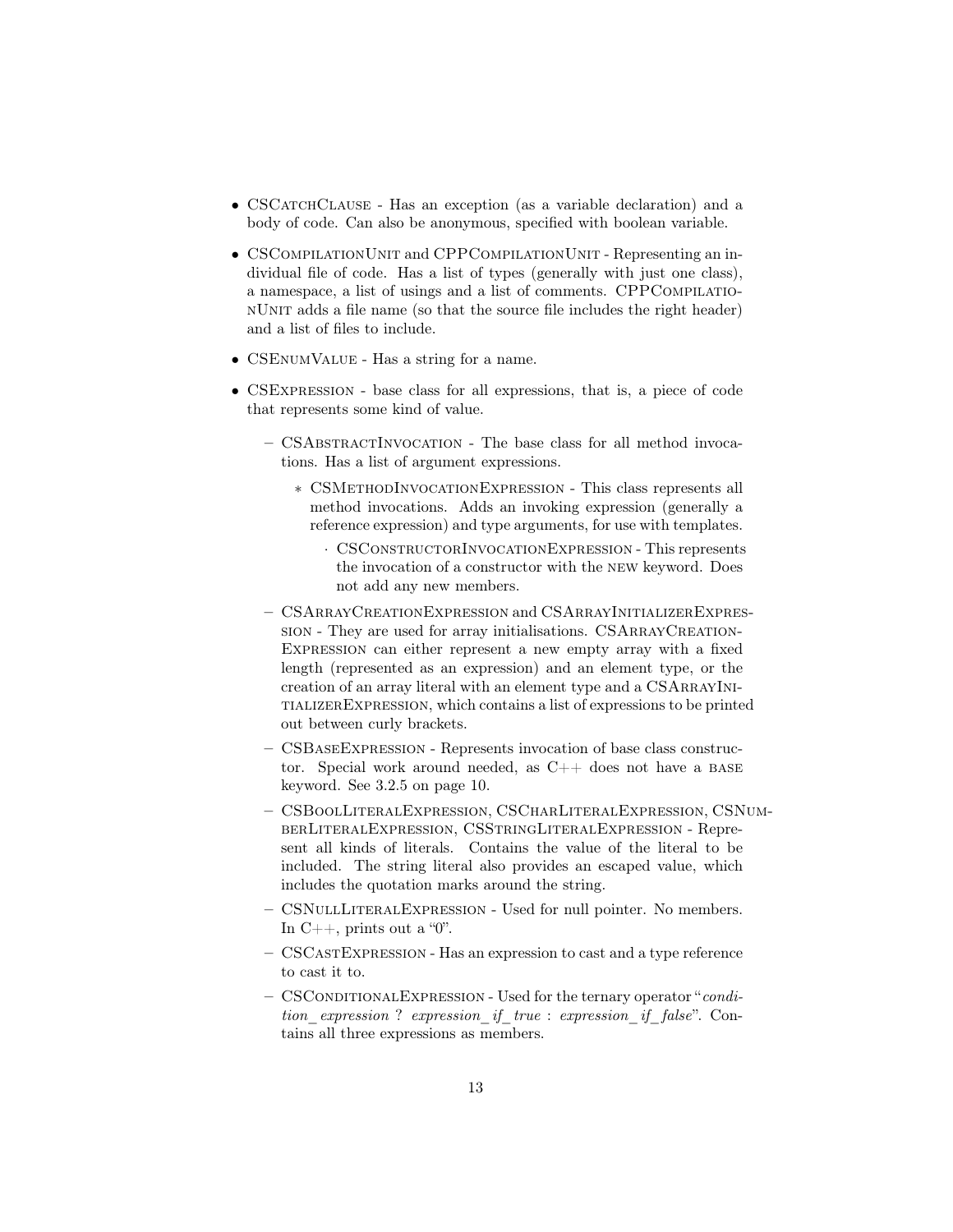- CSDeclarationExpression Contains a list of variable declarations.
- CSIndexedExpression Used for index access to an array or container. Translated with " $\geq$ OPERATOR $\vert\vert$ ()". Contains expression (usually a reference) and a list of expressions for the indexes
- CSInfixExpression Contains two expressions (left and right) and a string and represents expressions of the form "left OP right". E.g.  $a + b$
- CSParenthesizedExpression Contains an expression and represents expression surrounded by parentheses.
	- ∗ CPPDereferenceExpression As above, but add dereferencing operator "\*" before parentheses.
- CSReferenceExpression and CPPReferenceExpression Has a string and generally represents variable or method names. CP-PREFERENCEEXPRESSION also has a boolean to mark whether the reference is to a primitive. In a declaration, non-primitives need a referencing operator so that they are declared as pointers.
	- ∗ CSMemberReferenceExpression and CPPMemberReferenceExpression - Contain an expression and a string and represent expressions of the form expression.string, such as used in method invocation or field access. CPPMEMBERREFERENCE-Expression also has a boolean for static access, in which case the scope resolution operator "::" is generated.
- CSThisExpression Represents the this keyword. No members.
- CSTypeReferenceExpression Base type for all type names, that is, anything that can be declared as a variable.
	- ∗ CSArrayTypeReference Represents array type. Has an integer for the number of dimensions and a further CSTypeReferenceExpression for the element type.
	- ∗ CSTypeReference and CPPTypeReference Represents a normal type. Has a string for a type name and list of CSTypeReferenceExpressions for type arguments. The latter are used in case the type is a template: They are printed between the angular brackets.
- CSUnaryExpression The base class for all expressions with just one operand. Has a string for the operator and an expression for the operand.
	- ∗ CSPostfixExpression Expressions of the form OperandOP. E.g.  $i++$
	- ∗ CSPrefixExpression Expressions of the form OPOperand. E.g. !a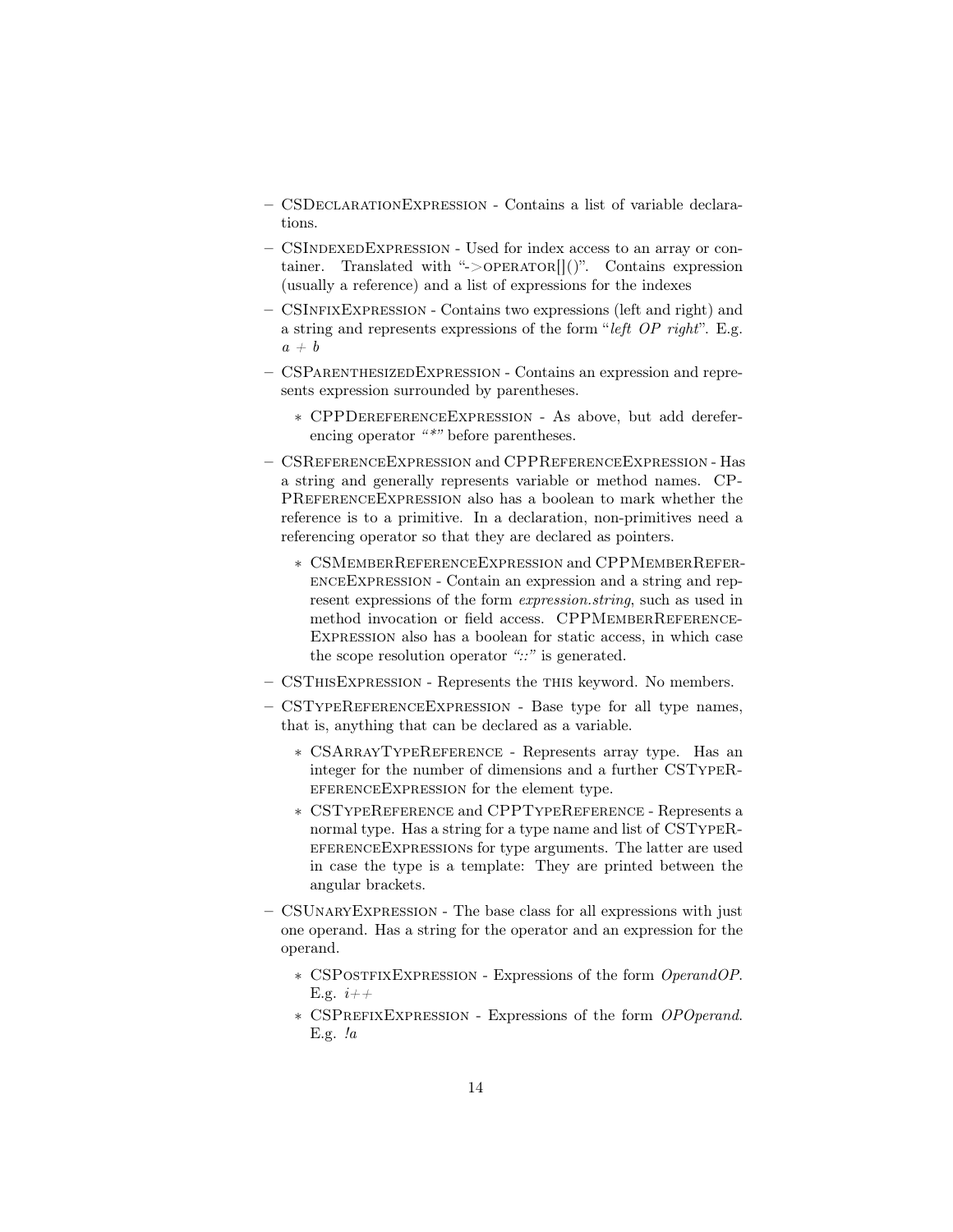- CSMEMBER base class for all members of classes and interfaces. Has a string for the name and for the signature and a CSVISIBILITY object for visibility $10$ .
	- CSMethodBase The base class for all declarations of methods, anything that can be called. Has a list of variable declarations for parameters and a body. There is a boolean for variadic arguments, but this is not currently supported for C++.
		- ∗ CSConstructor Has a CSConstructorModifier for a modifier<sup>[11](#page-16-1)</sup> and a CSCONSTRUCTORINVOCATIONEXPRESSION for chained constructor invocation (to call base class constructor).
		- ∗ CSDestructor No additional members.
		- ∗ CSMethod Has a CSMethodModifier for modifiers[12](#page-16-2), a type reference expression for return types and a list of CSType-PARAMETERS (if the method is a template method).
	- CSType The base class for all types that can be defined by the user. Has an integer for source length. Also supports STRUCTs, but they are not supported by Java and therefore not produced by Sharpen.
		- ∗ CSEnum Has a list of strings representing all the possible values of the enum.
		- ∗ CSTypeDeclaration Base class for class and interface declarations. Has a list of type reference expressions for base types, a list of members, a list of type parameters (if it is a class/interface template) and a boolean for partial declarations, but this is not necessary in C++.
			- · CSClass (CSEnumExtensionClass) Contains a CSClass-MODIFIER for class modifiers<sup>[13](#page-16-3)</sup>. The CSENUMEXTENSION-Class class also has a reference to them enum that it was created for.
			- · CSInterface No additional members. Treated like a class with all methods declared as public and abstract and no fields, as  $C_{++}$  does not have special support for interfaces.
	- CSTypedMember The base type of members which have a type. Has a type reference expression to represent the type.
		- ∗ CSField Represents a member variable of a class. Adds a list of field modifiers<sup>[14](#page-16-4)</sup> and an initialisation expression, which is optional. If there is a static modifier, then the field needs a definition in the source as well as a declaration in the header.

<span id="page-16-0"></span> $\overline{{}^{10}\text{priv}}$  , internal, protected, protected<br>internal and public

<span id="page-16-2"></span><span id="page-16-1"></span> $11$ <sub>NONE</sub> and static

<sup>12</sup>abstract, abstractoverride, sealed, override, virtual, static and none. Added for C++ only are <code>EXTERN</code> and <code>EXTERNSTATIC</code>

<span id="page-16-3"></span><sup>&</sup>lt;sup>13</sup>STATIC, ABSTRACT, SEALED and NONE

<span id="page-16-4"></span> $^{14}\rm{STATIC},$  READONLY, CONST and VOLATILE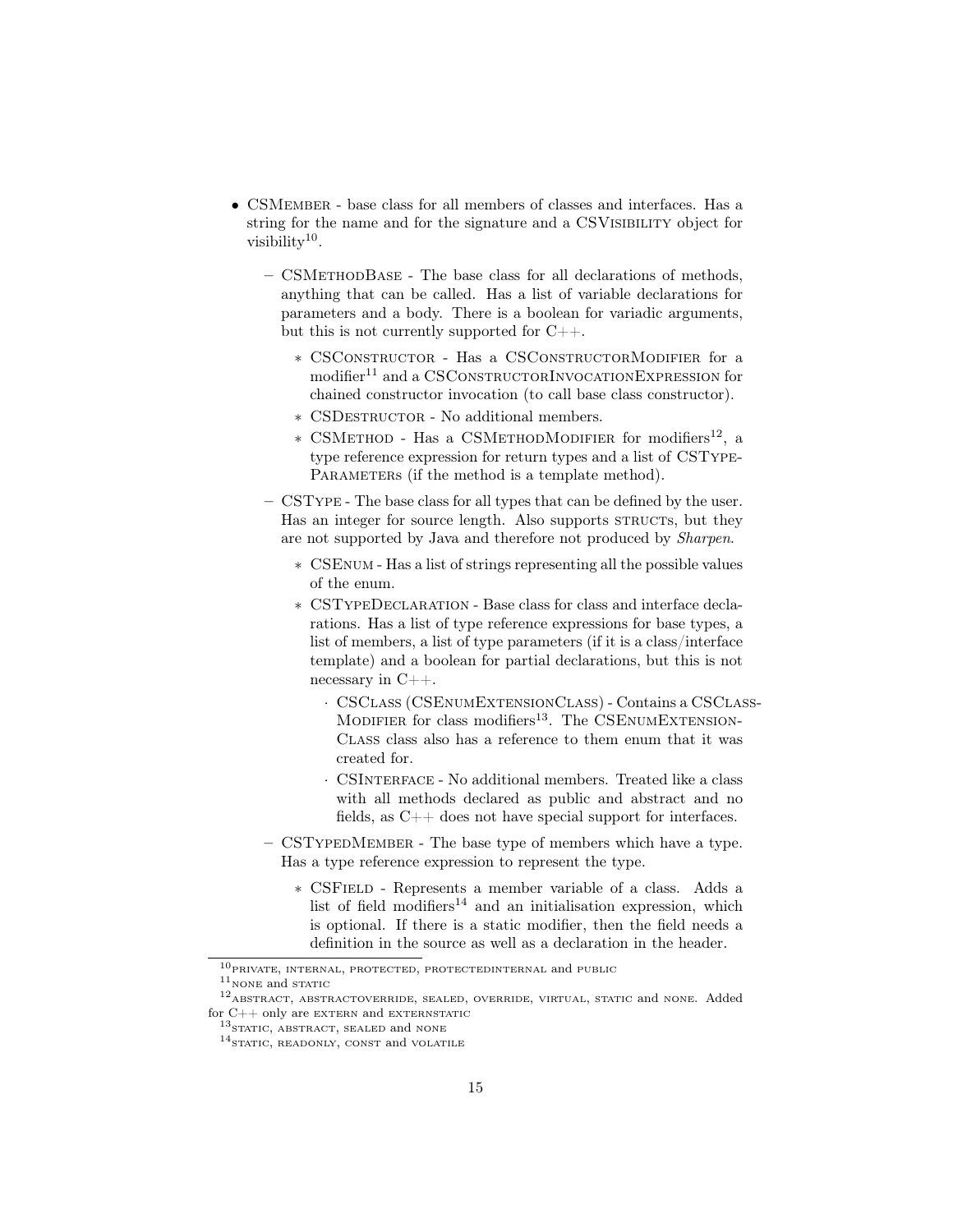- CSSTATEMENT base class for all statements (a "line of code") and groups of statements. No members.
	- CSBlock Has a list of statements. Represents a code block, a list of statements (one on each line) surrounded by curly brackets.
	- CSBlockStatement Represents various keywords which have an expression and a code body.
		- ∗ CSForEachStatement Represents "for (var : collection)" syntax. Has a variable declaration object for var. Not supported by  $C_{++}$ .
		- ∗ CSForStatement Has a list of initialising expressions and updating expressions. The former are in the first part of the for statement's parentheses, the latter in the last. The inherited expression forms the iteration condition.
		- ∗ CSLockStatement Not supported by C++.
		- ∗ CSWhileStatement and CSDoStatement No new members. Represent the WHILE and DO ... WHILE statements.
	- CSBreakStatement, CSContinueStatement These simply represent the keywords of the same name.
	- CSDeclarationStatement Contains a single variable declaration. Represents a single, stand-alone variable declaration.
	- CSExpressionStatement Has a single expression as a field. Represents an expression or tree of expressions. Many standard lines of code will be represented by this type.
	- CSIfStatement Has an expression to evaluate for truth, and two blocks of code, one underneath the "if", the other underneath the "else" keyword. The latter block is optional.
	- CSReturnStatement, CSThrowStatement A single expression to return or throw from a method.
	- CSSwitchStatement Has a single expression to evaluate and list of CSCaseClauses.
	- CSTryStatement Has a list of CSCatchClauses, a (main) body and a "finally" body. Note that the finally keyword is not supported by C++.
- CSTYPEPARAMETER Used for templates or generics. Has a name and two lists of type parameters: restrictions and sub-parameters.
- CSUsing Used for using namespace statements. Contains a string with the namespace name.
- CSVariableDeclaration Represents a variable declaration, either in a statement or in a method declaration. Has a string for the name, an expression for an initialiser (optional) and a type reference expression for the variable type.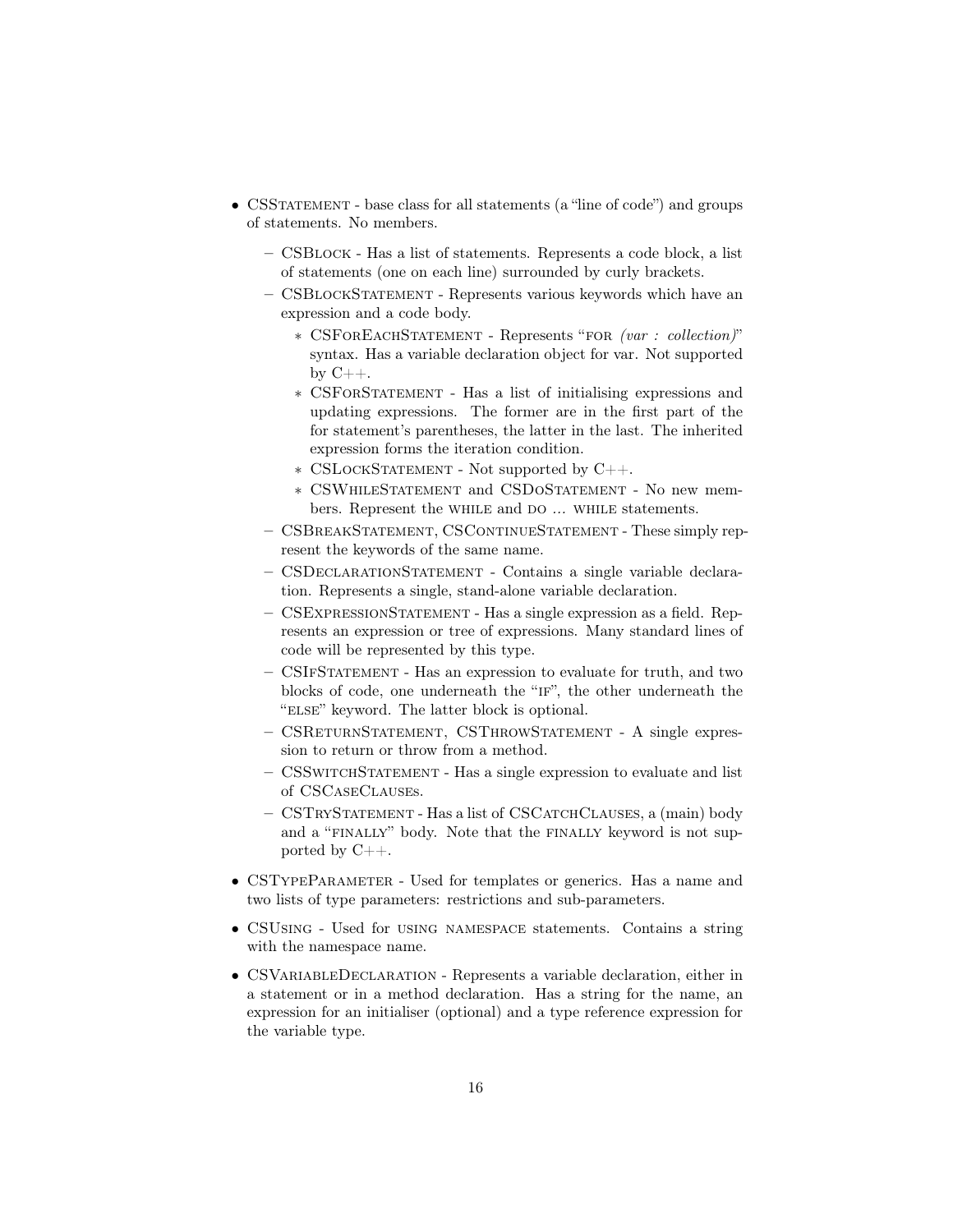## <span id="page-18-0"></span>Java API

### <span id="page-18-1"></span>4.1 Networking

#### <span id="page-18-2"></span>4.1.1 Address resolution

In order to allow Java applications to resolve hostnames into IP addresses, I have reimplemented the JAVA.NET.INETADDRESS, JAVA.NET.INET4ADDRESS and JAVA.NET. INET $6A$ DDRESS classes. JAVA.NET. INET $A$ DDRESS<sup>[1](#page-18-3)</sup> is implemented as an abstract class, from which the other two derive, although almost all of the functionality is implemented in it. It implements the  $GETBYNAME(STRING)$ , getByAddress(byte[]) and getByAddress(String, byte) methods, the equivalent constructors as well as getters and setters for the address and hostname. The important functionality is in the private native method GETIPAD-DRESS(STRING). This method calls a  $C++$  method (via JNI, [2.2.1 on page 4\)](#page-5-1) which performs the DNS lookup. The native method calls the standard GETAD-DRINFO<sup>[2](#page-18-4)</sup> function, which returns an ADDRINFO<sup>[3](#page-18-5)</sup> structure. If no address is found, the method throws an UNKNOWNHOSTEXCEPTION, otherwise it examines the AI FAMILY component to determine whether the address is an IPv4 address or an IPv6 address. The AI ADDR component is typecasted to either sockaddr<sup>1</sup> or sockaddr<sup>1</sup> in6 as needed then the sin\_addr<sub>/Sin6</sub>\_addr<sub>1</sub> element is copied to a JBYTE pointer. This is then used to copy the address into a byte array, after which the method cleans up and returns. The calling method recognises the address type by looking at the array length and instantiates either an INET4ADDRESS or an INET6ADDRESS object as needed. The INET4ADDRESS and INET6ADDRESS classes override only the abstract ADDRESSLENGTH method to return the number of bytes in the address. The INET4ADDRESS class also allows construction with an integer instead of a byte array, for convenience.

<span id="page-18-3"></span><sup>1</sup>For the original class, see [http://download.oracle.com/javase/1.4.2/docs/api/java/](http://download.oracle.com/javase/1.4.2/docs/api/java/net/InetAddress.html) [net/InetAddress.html](http://download.oracle.com/javase/1.4.2/docs/api/java/net/InetAddress.html)

<span id="page-18-4"></span> $^{2}$ See [http://msdn.microsoft.com/en-us/library/ms738520\(v=vs.85\).aspx](http://msdn.microsoft.com/en-us/library/ms738520(v=vs.85).aspx)

<span id="page-18-5"></span> $3$ See [http://msdn.microsoft.com/en-us/library/ms737530\(v=vs.85\).aspx](http://msdn.microsoft.com/en-us/library/ms737530(v=vs.85).aspx)

<span id="page-18-6"></span><sup>4</sup>See [http://msdn.microsoft.com/en-us/library/ms740496\(v=vs.85\).aspx](http://msdn.microsoft.com/en-us/library/ms740496(v=vs.85).aspx)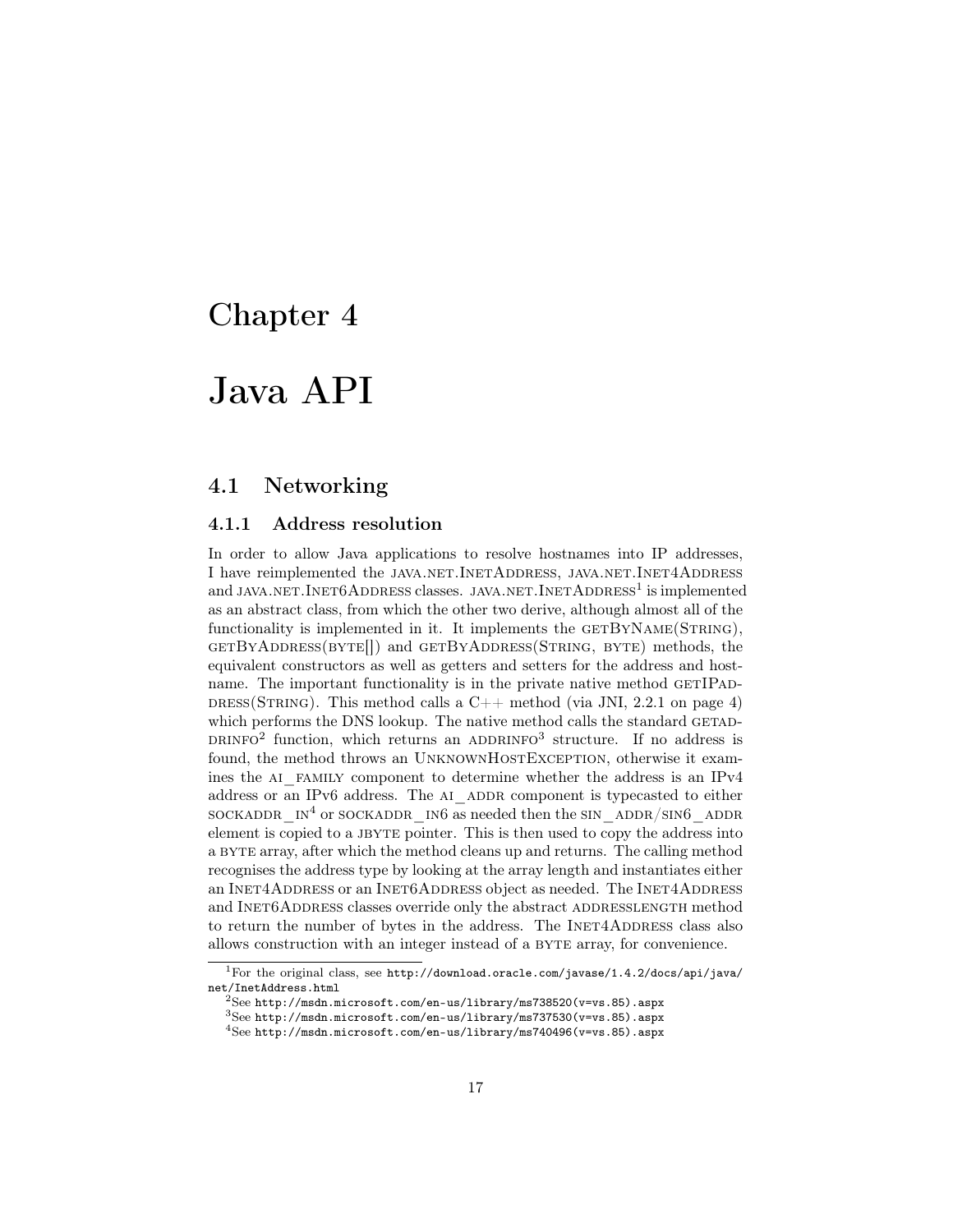The implementation here is essentially platform-agnostic, although it has only been tested with Winsock. The only deviation from the standard are the WSAStartup and WSACleanup functions, which must be called before and after using Winsock functions, respectively. The implementation supports IPv6 and should allow it to be used transparently.

#### <span id="page-19-0"></span>4.1.2 Datagram sockets

I have also reimplemented the DATAGRAMSOCKET<sup>[5](#page-19-1)</sup> and DATAGRAMPACKET<sup>[6](#page-19-2)</sup> classes. The DatagramPacket class has an address field, port, offset and length fields and most importantly, a data buffer, which uses the  $BYTEBUFFER^7$  $BYTEBUFFER^7$ class. The class provides standard constructors as well as getter and setter functions for these fields. The BYTEBUFFER is allocated with the ALLOCATEDIRECT static method, allowing direct writing to and reading from it in native methods.

The DATAGRAMSOCKET class, apart from the standard constructors and get-ter and setter methods, provides wrappers for the SOCKET<sup>[8](#page-19-4)</sup> and  $BIND<sup>9</sup>$  $BIND<sup>9</sup>$  $BIND<sup>9</sup>$  methods, which are called when the object is constructed. These are required to allow the program to bind to a port number in order to receive packets. Most importantly, it has the SEND(DATAGRAMPACKET) and RECEIVE(DATAGRAMPACKET) methods. These call the private native methods SENDTO and RECVFROM, respectively. The SENDTO method obtains a pointer to the data buffer (which is efficient, as it has been allocated as a direct buffer), then initialises a SOCKADDR structure for either an IPv4 or an IPv6 address, finally calling the  $\text{SENDTO}^{10}$  $\text{SENDTO}^{10}$  $\text{SENDTO}^{10}$ function with the appropriate parameters, returning the error number, which is zero if the function is successful.

The RECVFROM method also makes use of the direct buffer, calling the  $RECVFROM<sup>11</sup>$  $RECVFROM<sup>11</sup>$  $RECVFROM<sup>11</sup>$  function, which writes the received data into the buffer, as well as writing a SOCKADDR structure with the origin of the packet. The RECVFROM method allocates a 17 byte array, using one byte to mark whether the packet is an IPv4 or an IPv6 packet. The remaining space is used to store the sender address. After cleaning up, the method returns the number of bytes used. The RECEIVE method then uses this to create a new INETADDRESS object holding the sender address and copies the data to the DATAGRAMPACKET specified in the parameter.

<span id="page-19-1"></span> ${\rm ^5See}\;$ [http://download.oracle.com/javase/1.4.2/docs/api/java/net/DatagramSocket.](http://download.oracle.com/javase/1.4.2/docs/api/java/net/DatagramSocket.html) [html](http://download.oracle.com/javase/1.4.2/docs/api/java/net/DatagramSocket.html)

<span id="page-19-2"></span><sup>6</sup>See [http://download.oracle.com/javase/1.4.2/docs/api/java/net/DatagramPacket.](http://download.oracle.com/javase/1.4.2/docs/api/java/net/DatagramPacket.html) [html](http://download.oracle.com/javase/1.4.2/docs/api/java/net/DatagramPacket.html)

<span id="page-19-3"></span> $^{7}$ See <http://download.oracle.com/javase/1,5.0/docs/api/java/nio/ByteBuffer.html>

<span id="page-19-4"></span> $^8{\rm See~http://msdn.microsoft.com/en-us/library/ms740506(v=vs.85).aspx}$  $^8{\rm See~http://msdn.microsoft.com/en-us/library/ms740506(v=vs.85).aspx}$  $^8{\rm See~http://msdn.microsoft.com/en-us/library/ms740506(v=vs.85).aspx}$ 

<span id="page-19-6"></span><span id="page-19-5"></span> $^{9}$ See [http://msdn.microsoft.com/en-us/library/ms737550\(v=vs.85\).aspx](http://msdn.microsoft.com/en-us/library/ms737550(v=vs.85).aspx)  $^{10}\mathrm{See}$ [http://msdn.microsoft.com/en-us/library/ms740148\(v=vs.85\).aspx](http://msdn.microsoft.com/en-us/library/ms740148(v=vs.85).aspx)

<span id="page-19-7"></span> $11$ See [http://msdn.microsoft.com/en-us/library/ms740120\(v=vs.85\).aspx](http://msdn.microsoft.com/en-us/library/ms740120(v=vs.85).aspx)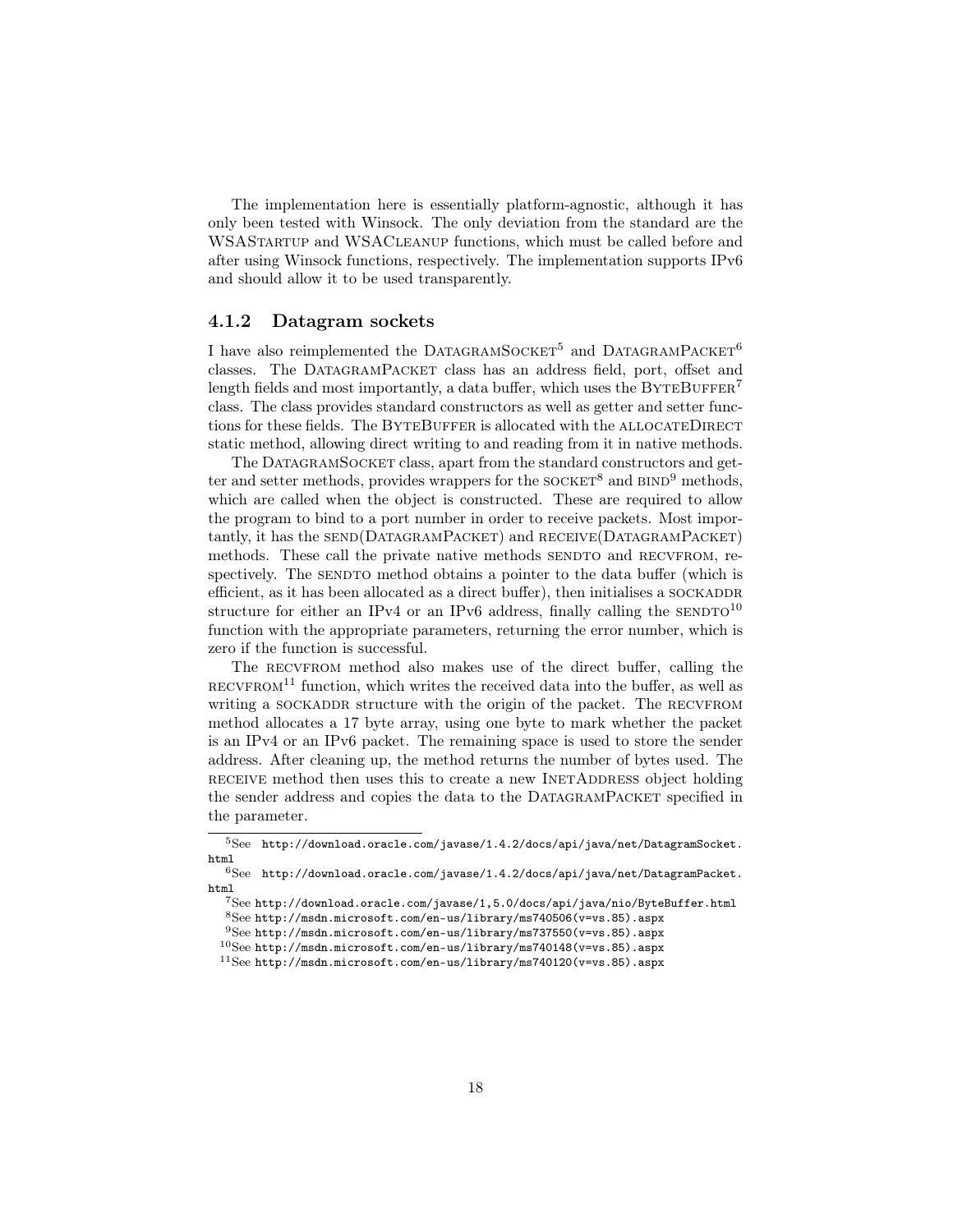### <span id="page-20-0"></span>4.2 Threads

#### <span id="page-20-1"></span>4.2.1 Creating new threads

The THREAD<sup>[12](#page-20-3)</sup> class and the RUNNABLE<sup>[13](#page-20-4)</sup> interface have been reimplemented to allow the use of threading in converted code. The RUNNABLE interface is identical to the standard one. The THREAD class supplies a constructor which takes a RUNNABLE object, as well as the START method. This calls the private native  $\text{START}(\text{RUNNABLE)}$  method. This method creates a new PThread (see [2.2.1 on](#page-5-1) [page 4\)](#page-5-1), then stores the Runnable object in a global reference, finally executing the new thread by calling the internal execThread function, passing the global reference in a structure. The EXECTHREAD function, now running in the new thread, attaches the thread to the JVM, then calls the RUNNABLE object's RUN method. After this returns, it deletes the global reference, detaches the thread from the JVM and exits. The JNI\_OnLoad and JNI\_OnUnload functions are also overloaded, allowing the JVM pointer to be stored to a global variable, as well as initialising the MethodID object needed to make the JNI method call to RUN at load time rather than than execution time, saving overhead.

#### <span id="page-20-2"></span>4.2.2 Mutexes and condition variables

In order to allow the use of synchronisation primitives, I have reimplemented the  $O$ BJECT<sup>[14](#page-20-5)</sup> class as CPPOBJECT, from which all the other reimplemented classes derive. The class contains one PThreads mutex and one PThreads condition variable, which are initialised as needed by the INITMUTEX and INITCONDITION methods, the pointer to the variables being stored in a long value. Likewise, the objects are destroyed in the class finalizer. The class provides wrappers for the pthread\_mutex\_lock, pthread\_mutex\_unlock, pthread\_cond\_signal, PTHREAD COND BROADCAST and PTHREAD COND WAIT<sup>[15](#page-20-6)</sup> functions. The methods ENTER and EXIT allow for the locking and unlocking of mutexes, while the \_NOTIFY, \_NOTIFYALL and \_WAIT methods supply the same functionality as similarly named OBJECT methods.

<span id="page-20-3"></span> $12$ See <http://download.oracle.com/javase/1.5.0/docs/api/java/lang/Thread.html>

<span id="page-20-4"></span><sup>&</sup>lt;sup>13</sup>See <http://download.oracle.com/javase/1.5.0/docs/api/java/lang/Runnable.html>

<span id="page-20-6"></span><span id="page-20-5"></span> $^{14}\rm{See}$ <http://download.oracle.com/javase/1.5.0/docs/api/java/lang/Object.html>

 $15$ It should also provide the PTHREAD TIMEDWAIT function. Unfortunately, MinGW does not support the CLOCK GETTIME function needed for this to work.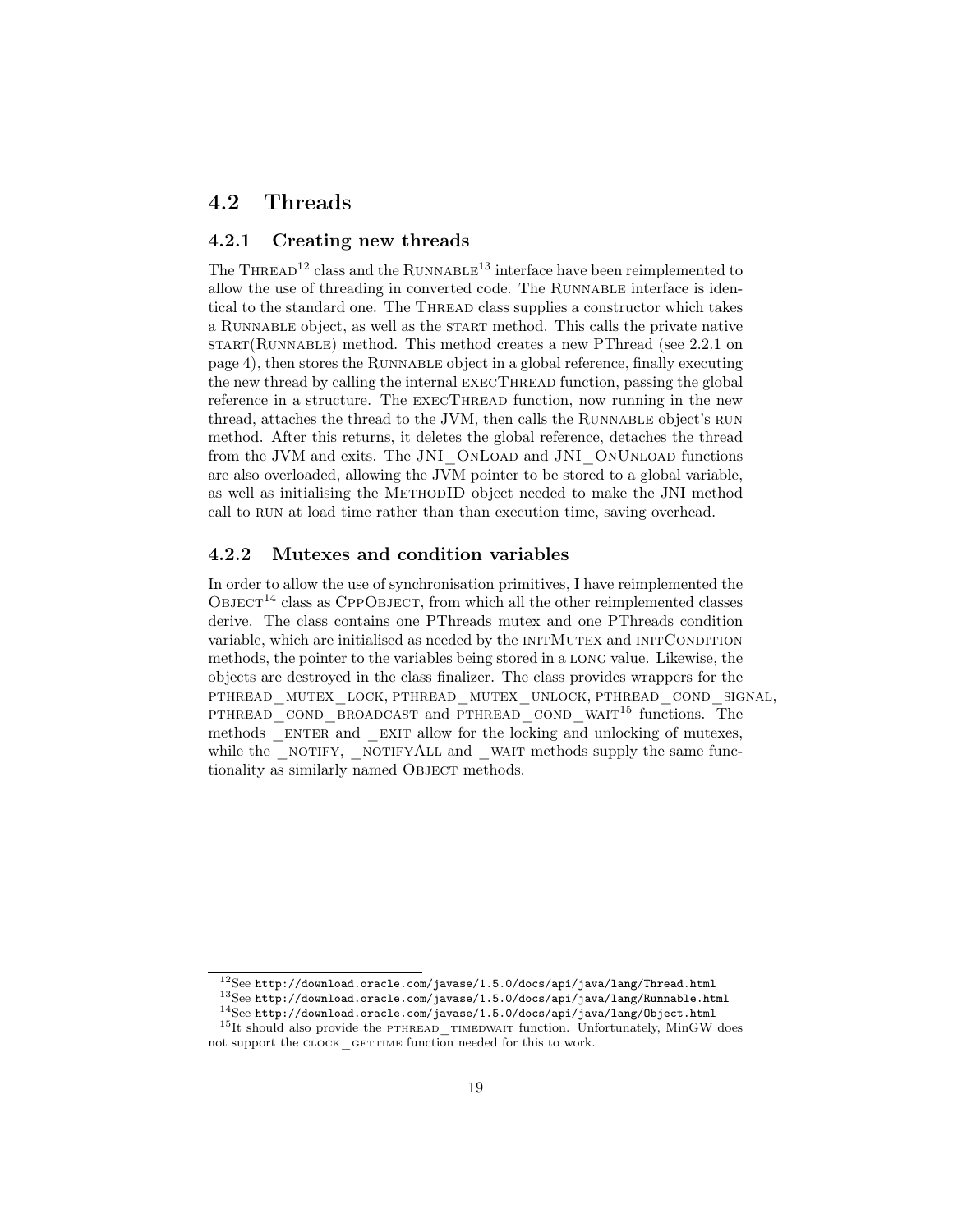# <span id="page-21-0"></span>Future Work

In this chapter, I will briefly discuss various aspects of Java-to-C++ conversion that still need attending to. This is by no means a complete list of features missing from the conversion, as there are many ways in which Java and  $C_{++}$ differ which make an isomorphic translation prohibitively difficult.

## <span id="page-21-1"></span>5.1 Synchronisation

In [4.2.2 on the preceding page](#page-20-2) the CPPOBJECT class was described that allows for the use of synchronisation primitives in converted code. The Java language supports the SYNCHRONIZED keyword to allow blocks of code or entire methods to be serialised, preventing concurrency conflicts. The SYNCHRONIZED keyword can make use of any object, as the synchronisation primitives are implemented in the  $O$ BJECT<sup>[1](#page-21-2)</sup> class, from which all other Java classes derive. This class has a monitor that is used by the JVM to control access to synchronised code. By using the  $E$  ENTER method of the CppObject at the beginning and the  $E(X)$ method at the end of such a code block, it is possible to simulate the effect of a SYNCHRONIZED block in  $C++$ . The simulation of synchronised methods is more difficult, but may be implemented by having a lockable object for each method, then locking the method by use of a local variable that goes out of scope when the method ends. The great difficulty is how to deal with exceptions properly and prevent deadlock scenarios from occurring. The CPPOBJECT class also has the \_NOTIFY, \_NOTIFYALL and \_WAIT methods, which can be used in the same manner as the Java OBJECT methods on which they are modeled. As noted in [4.2.2 on the previous page,](#page-20-2) timed wait does not work properly yet, although this is only a limitation of the MinGW compiler.

<span id="page-21-2"></span><sup>1</sup>See <http://download.oracle.com/javase/1.5.0/docs/api/java/lang/Object.html>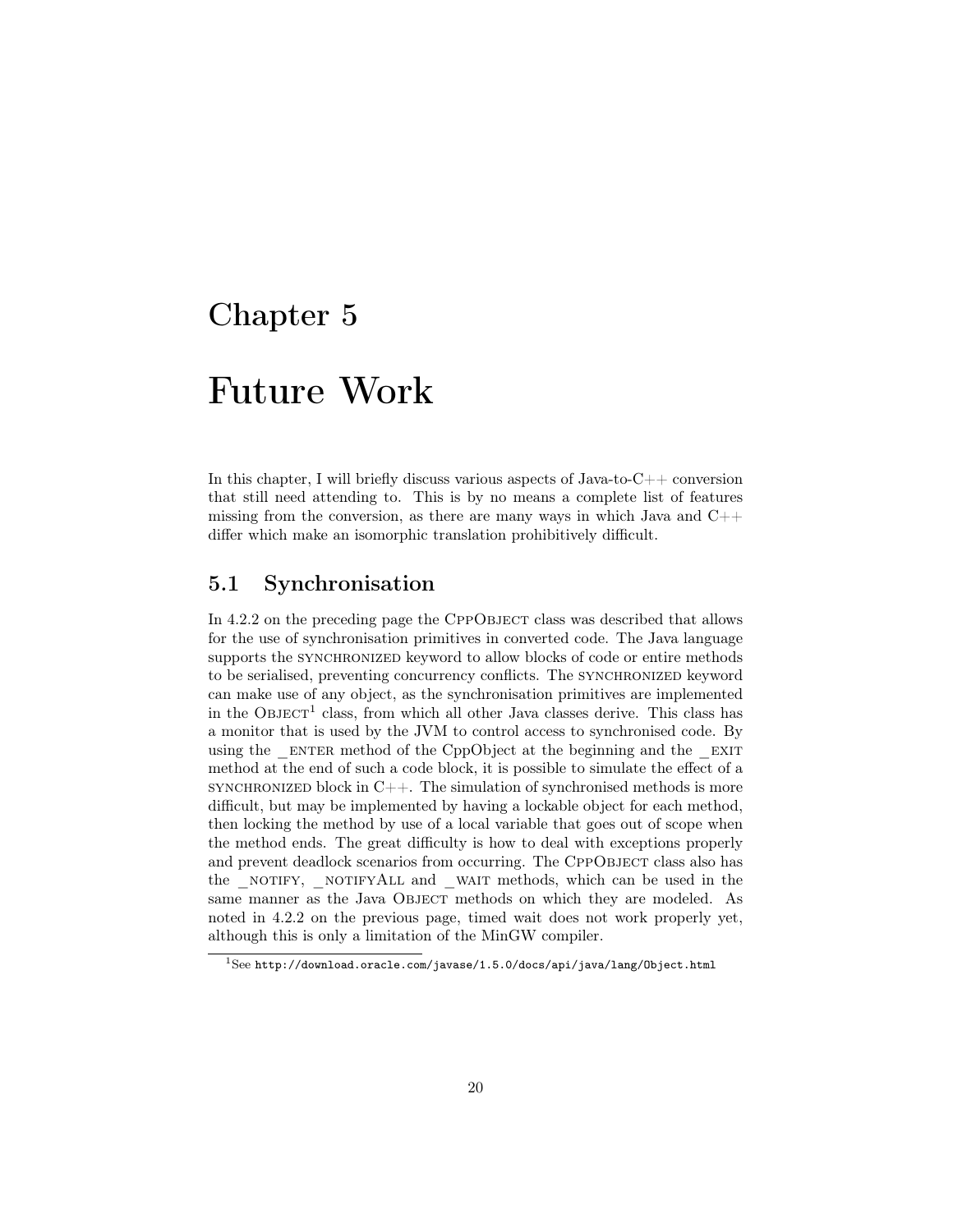### <span id="page-22-0"></span>5.2 Collections

Apart from built-in Java arrays which, as discussed in [3.2.3 on page 8,](#page-9-1) are converted to  $C++$  sTD::VECTORS, there is also the matter of Collections to deal with. In general, the use of standard containers is preferred to arrays in both languages.  $C++$  provides a variety of containers through the STL:  $STD::VECTOR, STD::LIST<sup>2</sup>, STD::MAP<sup>3</sup> and STD::SET<sup>4</sup> being the most important.$  $STD::VECTOR, STD::LIST<sup>2</sup>, STD::MAP<sup>3</sup> and STD::SET<sup>4</sup> being the most important.$  $STD::VECTOR, STD::LIST<sup>2</sup>, STD::MAP<sup>3</sup> and STD::SET<sup>4</sup> being the most important.$  $STD::VECTOR, STD::LIST<sup>2</sup>, STD::MAP<sup>3</sup> and STD::SET<sup>4</sup> being the most important.$  $STD::VECTOR, STD::LIST<sup>2</sup>, STD::MAP<sup>3</sup> and STD::SET<sup>4</sup> being the most important.$  $STD::VECTOR, STD::LIST<sup>2</sup>, STD::MAP<sup>3</sup> and STD::SET<sup>4</sup> being the most important.$  $STD::VECTOR, STD::LIST<sup>2</sup>, STD::MAP<sup>3</sup> and STD::SET<sup>4</sup> being the most important.$ In Java, these are interfaces, namely  $LIST<sup>5</sup>$  $LIST<sup>5</sup>$  $LIST<sup>5</sup>$ ,  $SET<sup>6</sup>$  $SET<sup>6</sup>$  $SET<sup>6</sup>$  and  $MAP<sup>7</sup>$  $MAP<sup>7</sup>$  $MAP<sup>7</sup>$ . These are then implemented by various built-in classes, such as  $ARRAYLIST^8$  $ARRAYLIST^8$  or  $HASHMAP^9$  $HASHMAP^9$ . There are three different approaches to converting the use of Java collections to  $C_{++}$ . Firstly, attempt to map the use of Java collections to  $C_{++}$  STL classes, as was done with strings. Unfortunately, the semantics often differ considerably and mapping in general is far less useful than for conversion to  $C\#$ , where the API is much more similar. Secondly, as was done with networking and threads, it could be attempted to reimplement the classes in native code, giving an efficient implementation which is also a much closer match to the original Java Collections. This is feasible if only a few Collection classes are used, but as a general approach it is time consuming and error prone. Unlike threading and networking, the use of containers does not require any low-level access to the operating system API, only the use of normal language primitives. It is therefore conceivable that an already existing implementation of these containers written in Java<sup>[10](#page-22-10)</sup> could be automatically translated to  $C_{++}$ . This would ensure that all Collections were available and match the originals semantically. It remains to be seen how efficient this would be, as arrays are much more expensive to create in converted  $C++$  code than normal  $C/C++$  arrays.

## <span id="page-22-1"></span>5.3 Exceptions

Java and C++ both support the use of exceptions, although important differences exist.  $C++$  does not support a FINALLY keyword; this is intentional and there is no likelihood that such a keyword would be added later on<sup>[11](#page-22-11)</sup>. This raises the question how the Java equivalent should be converted to  $C_{++}$ .  $C_{++}$  is far more flexible about what can be thrown, Java requires all exceptions to derive from a base class, although this is not an impediment to the correct translation by Sharpen. A major problem is compatibility with threading, which was mentioned in [5.1 on the previous page.](#page-21-1) There is no way to guarantee that a

<span id="page-22-2"></span><sup>2</sup>See <http://www.cplusplus.com/reference/stl/list/>

<span id="page-22-3"></span><sup>3</sup>See <http://www.cplusplus.com/reference/stl/map/>

<span id="page-22-4"></span><sup>4</sup>See <http://www.cplusplus.com/reference/stl/set/>

<span id="page-22-5"></span> $5$ See <http://download.oracle.com/javase/1,5.0/docs/api/java/util/List.html>

<span id="page-22-6"></span> $6$ See <http://download.oracle.com/javase/1,5.0/docs/api/java/util/Set.html>

<span id="page-22-7"></span><sup>7</sup>See <http://download.oracle.com/javase/1,5.0/docs/api/java/util/Map.html>

<span id="page-22-8"></span> ${}^{8}$ See <http://download.oracle.com/javase/1,5.0/docs/api/java/util/ArrayList.html>

<span id="page-22-9"></span><sup>9</sup>See <http://download.oracle.com/javase/1,5.0/docs/api/java/util/HashMap.html>

<span id="page-22-11"></span><span id="page-22-10"></span> $^{10}\rm{For}$  instance Apache Harmony, see  ${\tt http://harmony.apache.org/}$  ${\tt http://harmony.apache.org/}$  ${\tt http://harmony.apache.org/}$ 

 $^{11}\rm{B}$  iarne Stroustrup states this explicitly in his FAQ: [http://www2.research.att.com/~bs/](http://www2.research.att.com/~bs/bs_faq2.html) [bs\\_faq2.html](http://www2.research.att.com/~bs/bs_faq2.html)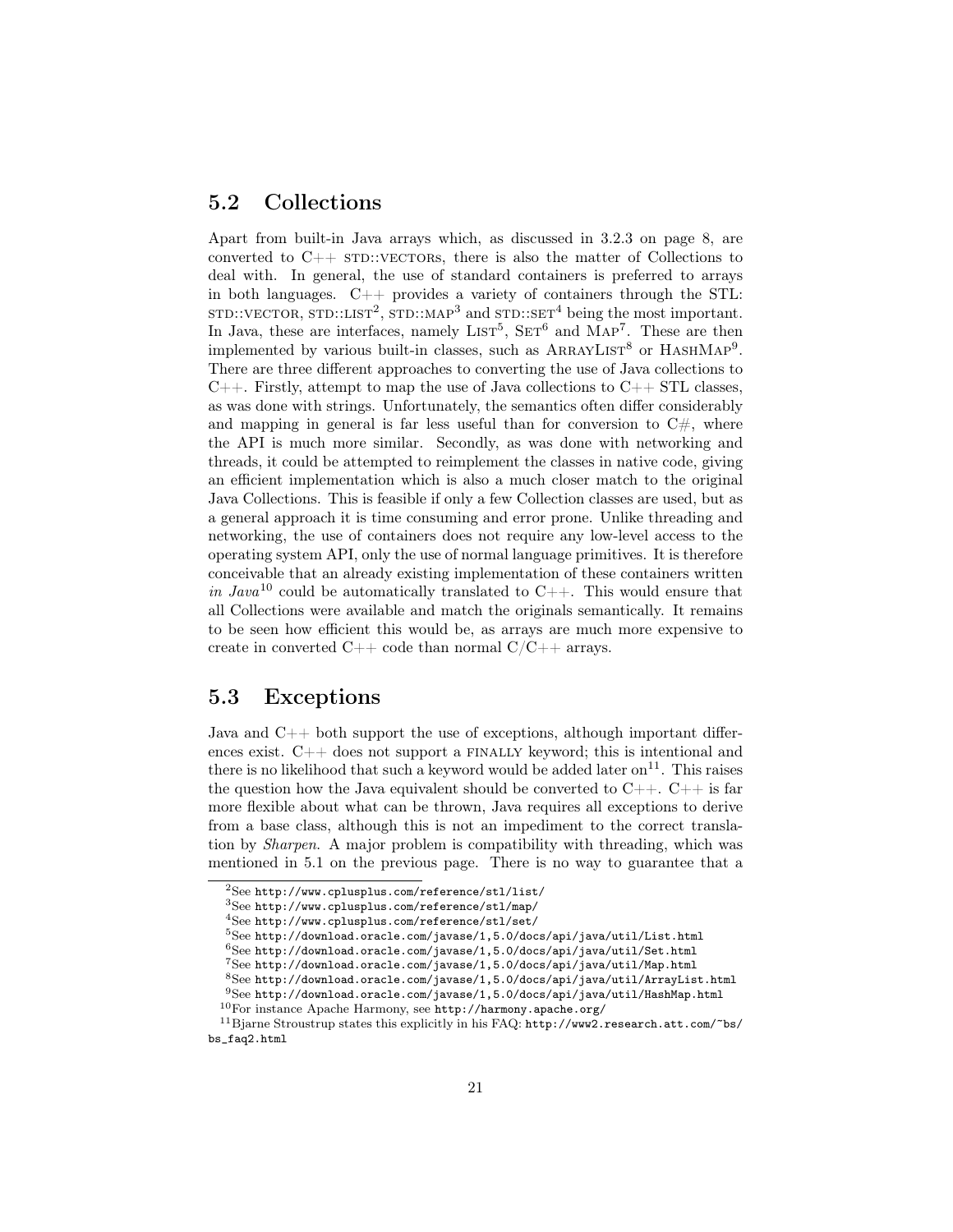mutex is unlocked if an exception is thrown between the locking and unlocking of a mutex, meaning that a deadlock could occur. As exceptions are widely used in Java code, this must be addressed before such code can safely be used in a multi-threaded environment. It may be possible to simulate the finally block using labels and goto statements, although this could result in ugly and incomprehensible code.

### <span id="page-23-0"></span>5.4 C++ 2011

Finally, I would like to refer to the  $C++2011$  standard. Many of the issues that arose during this semester thesis could have either been prevented entirely or greatly simplified by the new standard<sup>[12](#page-23-1)</sup>. In particular:

- The use of initialiser lists, so that temporary variables are no longer needed for array initialisation. The usage is now the same as with Java arrays and containers.
- $\bullet$  The STD::ARRAY container, which in particular stores its size and it is a much closer match semantically to Java arrays than  $STD::VECTORS$  which can grow or shrink. It may also be more light-weight.
- Built-in support for the foreach statement, with the same syntax as Java and C#.
- In-declaration member initialisation, so it is no longer necessary to create a new default constructor to define member variables.
- Typed null pointers with the NULLPTR keyword.
- Methods can be explicitly declared to be overridden, and it is possible to prevent methods from being overridden (with the new final keyword).
- UNIQUE PTR and SHARED PTR, which are especially useful for ensuring that objects are deleted in case of exceptions. They may reduce the need for garbage collection.
- Possibly the most important improvement is the addition of threading to the standard library, which has many similar semantics to Java threads. This would allow direct translation of Java threads to  $C++$  threads without worrying about compatibility or exception issues.

<span id="page-23-1"></span><sup>12</sup>See <http://www2.research.att.com/~bs/C++0xFAQ.html>